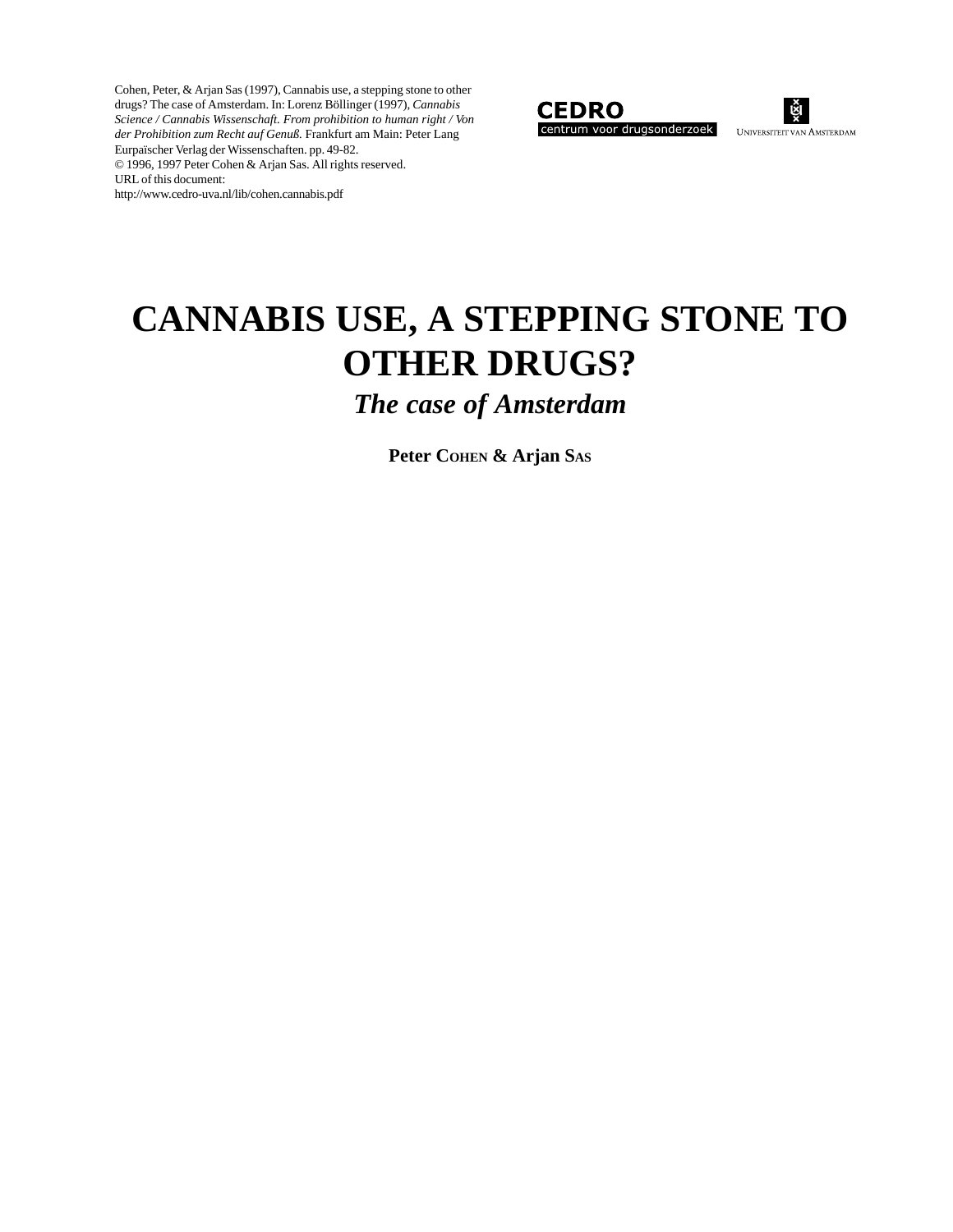

*Centre for Drug Research University of Amsterdam Nieuwe Prinsengracht 130 1018 VZ Amsterdam [E-mail: CEDRO@meteoor.frw.uva.nl](http://www.frw.uva.nl/cedro/) http://www.frw.uva.nl/cedro/*

# **Cannabis use, a stepping stone to other drugs?**

# **The case of Amsterdam**

**Peter Cohen**

**Arjan Sas**

Does smoking reefer lead to using other drugs, in daily practice usually described as cocaine and heroin? Raising the possibility that the answer to this question might be affirmative, is known as the stepping stone hypothesis. Recently this hypothesis has been raised again in slightly other terms: cannabis use as a "gateway" to other allegedly more dangerous drugs.

Gabriel Nahas summarizes the evidence in support of the theory which connects marijuana use to other drug use in the preface to 1990's 5th edition of *Keep Off the Grass*:

*"It appears that the biochemical changes induced by marijuana in the brain result in a drug-seeking, drug taking behavior, which in many instances will lead the user to experiment with other pleasurable substances. The risk of progressing from marijuana to cocaine or heroin is now well documented"*

In this article we will investigate the adequacy of the stepping stone hypothesis for Amsterdam, in a population that has been relatively free to try and use cannabis for at least 20 years. The method used is different from the one chosen by Kandel et al. (Denise B. Kandel et al. 1992, 1993, 1995). Kandel's database is a sample from students in New York State in schools from grade 10 and 11, which she has followed from 1971 to 1990. In another study she reports data from a student survey in the same area, grades 7 to 12 in 1988. She clearly finds temporal patterns in drug use, although she remarks that "the notion of stages in drug behavior does not imply that these stages are either obligatory or universal...." (Kandel et al., 1992, 453). Entry into a particular stage is a common and perhaps even necessary, although not a sufficient prerequisite for entry into the next higher stage. (Kandel et al., 1992, 454). In this article we will confirm her conclusions with a high level of detail. We show evidence that a large majority of cannabis users in Amsterdam do not enter the next higher stage and that for those who do, current or frequent drug use other than cannabis is very rare.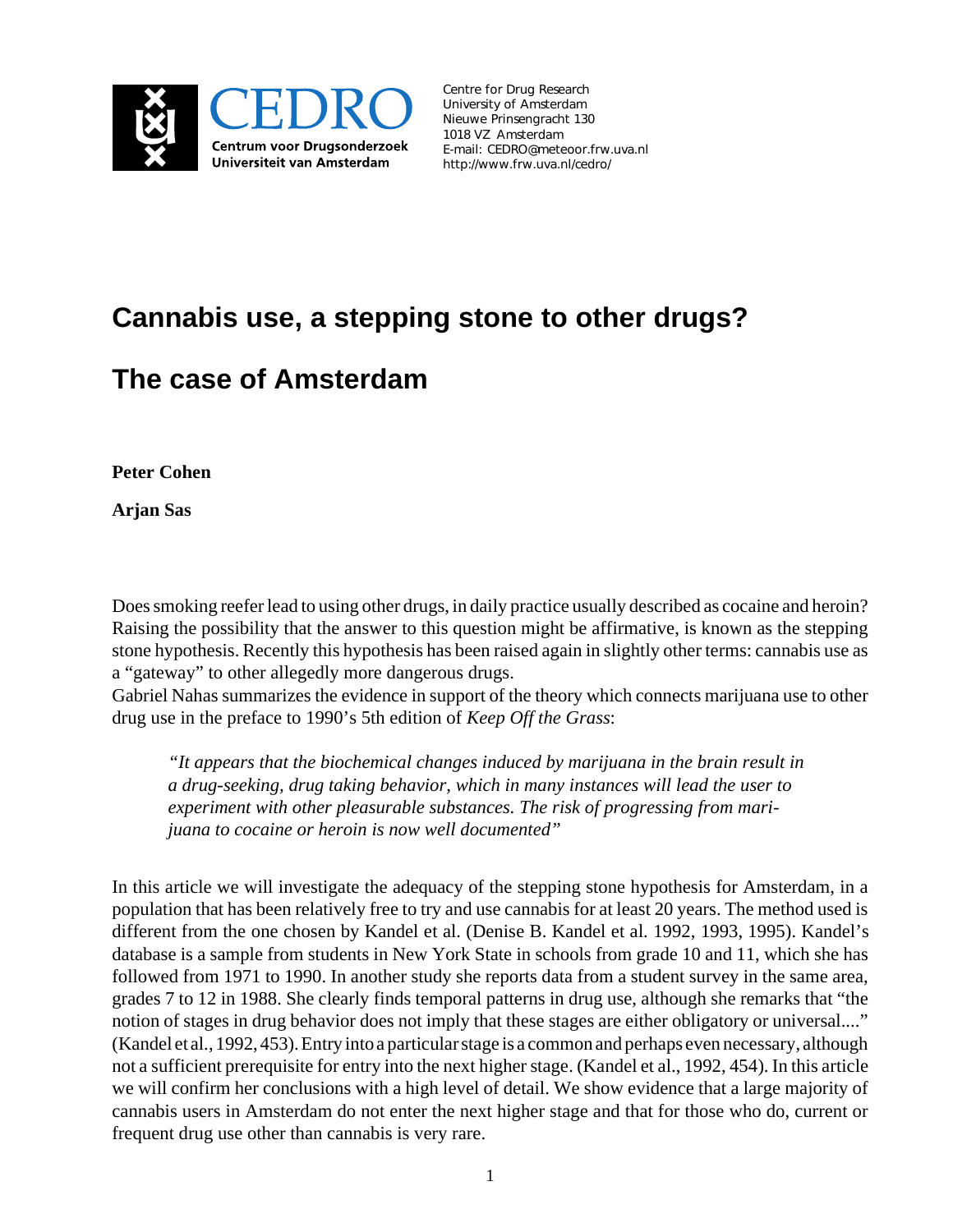Our approach involves the use of large datasets derived from household surveys in Amsterdam covering the total adult population over 12 years of age. This method involves samples that are far more representative for the total population than student samples. Also, we will base our conclusions on analysis of many thousands of respondents.

We are less interested in precise sequential patterns than we are in general associations between drugs. Contacts with many policy makers in the field of drugs and with parents of cannabis users, have led us to believe that there still is a need to show if marihuana use is associated with other drug use (like cocaine, heroin or ecstasy) and if so, for what proportions of marihuana users such associations occur. Another need is to establish clarity about the degree in intensity of involvement marihuana users normally develop with other drugs, inasmuch as it occurs at all.

First we will present general drug use prevalence data to illustrate some of the drug use context the city offers. Then we will show details about cannabis use in different age cohorts, measured in three different household surveys over a period of 7 years since 1987. Of the cannabis users in Amsterdam we will show whether they used other illicit drugs and if so, in what proportions. We will pursue the topic of other drug use by cannabis users in Amsterdam, by formulating a series of rather precise but alternative 'stepping stone hypotheses' which we will test with the help of our household survey data.

We will inspect all other drug use by cannabis users and not only drug use that was initiated after the onset of cannabis use. But for those who do use other illicit drugs than cannabis, we will provide data on the average time interval, between first use of cannabis and first use of cocaine, heroin and ecstasy. For those users of cannabis who also have other drug use experience, we will show last 12 months and last 30 days discontinuation rates. We show discontinuation rates, because we found discontinuation the rule and continuation the exception. We will end with our conclusion about the relevance or reality of the stepping stone hypotheses in Amsterdam.

# **General drug use data for the city of Amsterdam**

In Table 1 we present data on:

- lifetime drug use of a few well-known substances for the city of Amsterdam<sup>1</sup> (ever use);
- drug use in the year preceding each household survey (last 12 months prevalence);
- and drug use in the month preceding each household survey (last 30 days prevalence).

|                | Lifetime |         |                 |      | Last 12 months |      |         |                       | Last 30 days |                          |      | N    |      |
|----------------|----------|---------|-----------------|------|----------------|------|---------|-----------------------|--------------|--------------------------|------|------|------|
| drug           | 1987     | 1990    | 1994            | 1987 | 1990           | 1994 |         | 1987                  | 1990         | 1994                     | 1987 | 1990 | 1994 |
| tobacco        |          | 67<br>4 | 65.3<br>$\circ$ | 49.6 | 46.3           | 44.9 | $\circ$ | 45.9                  | 42.5         | 40.0                     | 4376 | 4443 | 2170 |
| alcohol        | 87.6     | 85.7    | 84.5            | 78.8 | 77.4           | 76.0 |         | 71.1                  | 68.4         | 68.3                     | 4370 | 4443 | 2168 |
| cannabis       | 22.8     | 24.0    | 28.5            | 9.3  | 9.8            | 10.5 |         | 5.5                   | 6.0          | 6.4                      | 4370 | 4440 | 2166 |
| cocaine        | 5.6      | 5.3     | 6.0             | 1.6  | 1.2            | 1.6  |         | 0.6                   | 0.3          | 0.8                      | 4371 | 4438 | 2136 |
| ecstasy*       | n.a.     | 1.2     | 3.4             | n.a. | 0.7            | 1.7  |         | n.a.                  | 0.1          | 0.9                      |      | 4440 | 2126 |
| opiates (all)  | 9.2      | 7.2     | 8.5             | 2.4  | 1.9            | 2.3  |         | 1.1                   | 0.6          | 0.7                      | 4360 | 4422 | 2179 |
| heroin**       | n.a.     |         | 1.2             | 0.3  | 0.1            | 0.2  |         | 0.2                   |              | $\overline{\phantom{a}}$ | 4360 | 4422 | 2179 |
| no drug at all | 6.3      | 8.1     | $\circ$<br>9.3  | 12.0 | 14.2           | 14.9 | $\circ$ | 17.<br>$\overline{4}$ | 20.4         | 20.1                     | 4378 | 4443 | 2179 |

Table 1. Developments in drug use prevalence, 1987 - 1994 (percentages). All 1990 and 1994 data are corrected for the age, gender and ethnic composition of 1987.

Sign. test Chi square: ° p<0.5 (1987 - 1994)

\* Ecstasy was not asked for in 1987.

\*\* Life time prevalence of heroin was not asked for in 1987.

Source: Sandwijk et al. (1995).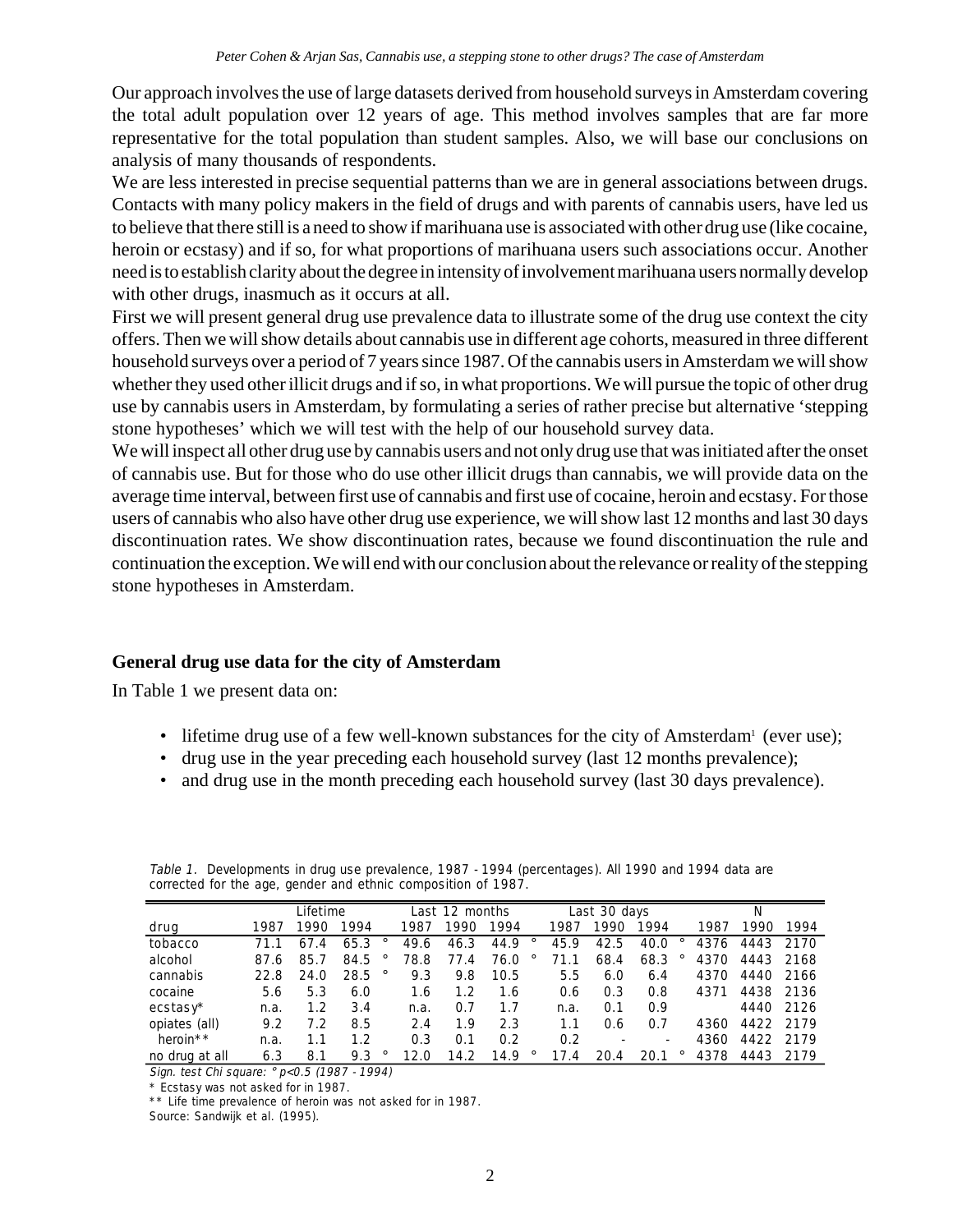From Table 1 it appears that cannabis is the most often used illicit drug in Amsterdam (Life Time Prevalence (LTP) 28.5% in 1994), followed at a long distance by cocaine (LTP 6% in 1994). Heroin is used rarely when looked at from a lifetime perspective (LTP 1.2% in 1994), and completely disappears from the drugs of which last 30 day use is reported. Ecstasy is on the increase, although very slowly (LTP 3.4% in 1994). Its last 30 days use figures are low when seen for the population as a whole, but on the rise for certain age cohorts. In the age cohort 16-19 years, last 30 days prevalence of ecstasy rose from 0.4 percent in 1990 to 4.8 percent in 1994. In the age cohort 20-24 years it rose from 0.6 percent to 2.6 percent (Sandwijk et al., 1995, p. 157).

Lifetime prevalence of cannabis use in Amsterdam increased slowly since our first measurement in 1987. In the age-adjusted figures (standardized for the age composition of 1987) we can see that experience with cannabis increased from just under 23% of the population in 1987 to just under 29% in 1994. This increase is to be expected because the older inhabitants who mostly have no experience with cannabis pass away. They are replaced by youths with a much greater likelihood of having used cannabis. Therefore, because of this replacement effect the ever use figures in Amsterdam can only increase, even if use among youths would drop.

# **Cannabis use in the city of Amsterdam**

In Amsterdam, decriminalization of cannabis started in the early seventies when youth clubs were allowed to have their own house dealers". Decriminalization of cannabis progressed relatively fast after 1980 when the "coffee shops" developed. Coffee shops were retail outlets for non alcoholic beverages, like coffee and orange juice, that had a special legal position in the Dutch licensing system for bars, cafÈs and restaurants. Unlike the latter, the coffee shop did not need a special license and was freed from most of the usual building codes. In these shops the free enterprise of commercial retail of cannabis products started to appear,<sup>2</sup> thereby initiating a system of supply and distribution as we know for legal goods.

We already noted, that lifetime prevalence of cannabis use in Amsterdam has increased in a statistically significant way since our first measurement in 1987, from about 23% to almost 29% of the population. However, cannabis use reported in the year prior to the interview (Last Year Prevalence, or LYP) increased very little during this period, and not statistically significant. We should therefore say that last year cannabis use remained very stable over the years, – fluctuating at around 10% of the population. This is much less than the ever use figures. Last month use is lower again and also very stable–at around 6% of the population. Apparently, a much larger number of people smokes cannabis occasionally, than with any regularity. This pattern of predominantly infrequent use returns in all three household surveys we have conducted in Amsterdam.

More detailed observation of cannabis use in Amsterdam since 1987 reveals, that the stability in prevalence does not show for all age cohorts (Table 2). In the group of 12-15 year olds, *lifetime* experience with cannabis is stable in the period from 1987-1994 at roughly 5%. It is also stable in the age group 16-19 at roughly 25%. However, in the age group 20-24 years, lifetime experience increased slowly (and statistically significant) over the years from just under 40% in 1987 to 50% in 1994. This means that in 1994, by the time young people in Amsterdam reached their 24th birthday, half of them will have smoked a joint or pipe on at least one occasion. The average age for first cannabis use is quite stable at 20 years of age. The median age is 18 years. Because of the replacement-effect (older people die, younger take their places), the ever use figures increase for the group 35 and up, exactly the group for which the last month figures decrease.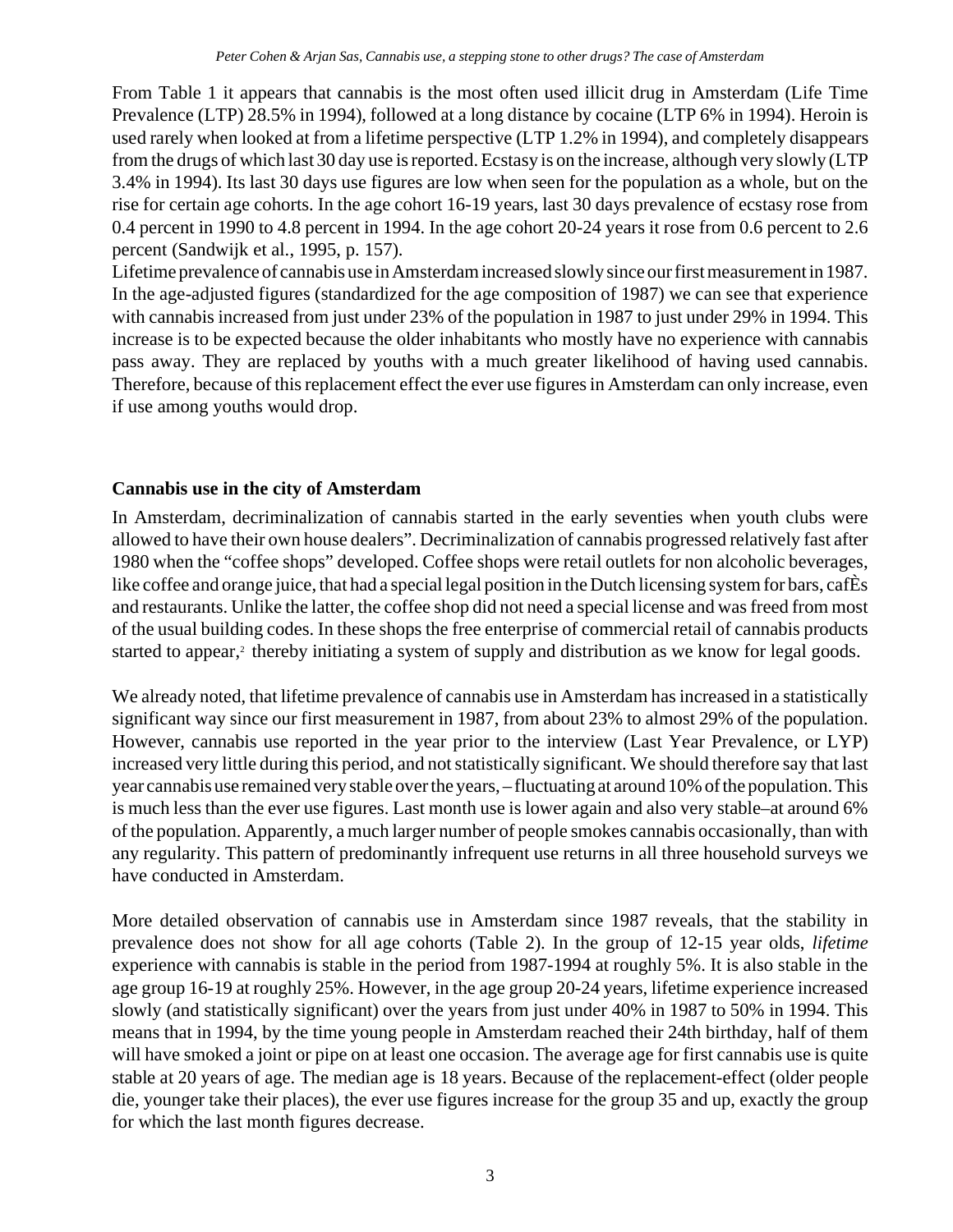If we look at the *last month* use figures for each age cohort, the picture over the years is quite stable. Throughout the years of the study, we find that 20-25% of all lifetime cannabis users report last month use as well. Of these last month users 66% used less than 8 times per month. Approximately 20% of all last month users report a frequency of use of 20 times or more during that month, (roughly 5% of all respondents who report lifetime cannabis use). In comparison, of all respondents who report alcohol consumption during life time, 16% report last month use of alcohol of 20 times or more.

In the 20-24 year age group, the group with the most active night life in the city and the age cohort with the highest lifetime cannabis experience, –roughly one out of every eight respondents, (or around 13%,) reports last month cannabis use. Among people older than 24 years, last month use falls off. In Amsterdam, people over the 25-35 year age group show less enthusiasm for the herb, and those in their fifties lose interest almost altogether. We can say with confidence that cannabis use, in contrast to alcohol use, is at the moment strongly bound to a phase of life. When it occurs, irrespective of popularity, it is chiefly something for the 16-35 year age group. The average age of the current cannabis user in Amsterdam is around thirty.

Table 2. Developments in cannabis use, 1987 - 1994 (percentages) by age cohort. All 1990 and 1994 data are corrected for the age, gender and ethnic composition of 1987.

|               | lifetime |      |                                |      | last 12 months |      |      | last 30 days |      |       | N     |       |
|---------------|----------|------|--------------------------------|------|----------------|------|------|--------------|------|-------|-------|-------|
|               | 1987     | 1990 | 1994                           | 1987 | 1990           | 1994 | 1987 | 1990         | 1994 | 1987  | 1990  | 1994  |
| 12-15 years   | 4.7      | 2.9  | 5.8                            | 2.9  | 2.9            | 5.8  | 0.6  |              | 2.3  | 172   | 175   | 86    |
| 16-19 years   | 25.5     | 21.7 | 28.7                           | 17.8 | 16.7           | 19.4 | 11.6 | 10.3         | 10.9 | 259   | 263   | 129   |
| $20-24$ years | 38.2     | 36.3 | 50.0<br>٠                      | 23.4 | 20.6           | 26.8 | 13.1 | 11.4         | 14.0 | 458   | 465   | 228   |
| 25-29 years   | 41.9     | 42.8 | 44.1                           | 17.8 | 19.2           | 16.9 | 11.1 | 12.0         | 11.4 | 585   | 594   | 290   |
| $30-34$ years | 46.5     | 44.4 | 42.3                           | 13.1 | 14.9           | 15.9 | 8.8  | 9.3          | 12.3 | 443   | 450   | 220   |
| 35-39 years   | 36.2     | 42.8 | 45.3<br>$\circ$                | 12.4 | 13.4           | 13.5 | 6.2  | 9.6          | 7.8  | 387   | 395   | 192   |
| 40-49 years   | 19.1     | 26.7 | $36.1$ $^{\circ}$<br>$\bullet$ | 5.7  | 7.2            | 8.8  | 3.3  | 3.9          | 5.6  | 576   | 584   | 285   |
| 50 years a.o. | 3.0      | 3.7  | 6.9<br>$\circ$<br>$\bullet$    | 0.4  | 0.9            | 0.3  | 0.2  | 0.6          |      | 1.489 | .515  | 737   |
| total         | 22.8     | 24.0 | 28.5<br>$\circ$<br>$\bullet$   | 9.3  | 9.8            | 10.5 | 5.5  | 6.0          | 6.4  | 4.369 | 4.441 | 2.167 |

Sign. test Chi sq. • p<.05 (1987-1990, 1990-1994); ° p<.05 (1987-1994). Source: Sandwijk et al. (1995).

### **Cannabis as stepping stone**

We computed the extent to which people who have had experience with cannabis have also had experience with cocaine (Table 3) , heroin (Table 4) and ecstasy (Table 5). We split the population by age group (born in or after 1958 or before) so as to be able to track any possible age-bound differences. In Amsterdam, after cannabis, cocaine is the most frequently used illegal drug. As Table 1 shows, about 6% of the household population older than 12 have ever lifetime experience with cocaine. Among people who have ever used cannabis this percentage is noticeably higher. Among them, ever-experience with cocaine is roughly 22% over the years in which we performed our household surveys (see Table 3). But if we look at the *last 30 days* cocaine use figures among those who have ever used cannabis, we find around 2%. For heroin, the figures are considerably lower still (see Table 4).

If we look for heroin or cocaine users (LTP) among those people *who have never tried cannabis*, we scarcely find any. For cocaine, there were only 0.4% in 1987 and 1990 and 0.5% in 1994, for heroin they were 0.1% in 1990 and 1994. We do not have data on LTP heroin in 1987.

For Amsterdam we also have data for a drug that is slowly becoming more fashionable, MDMA or ecstasy. Table 1 showed that experience with MDMA/ecstasy is growing in Amsterdam. Table 5 shows that the same is true for ecstasy experience among cannabis users, certainly in the age group between 16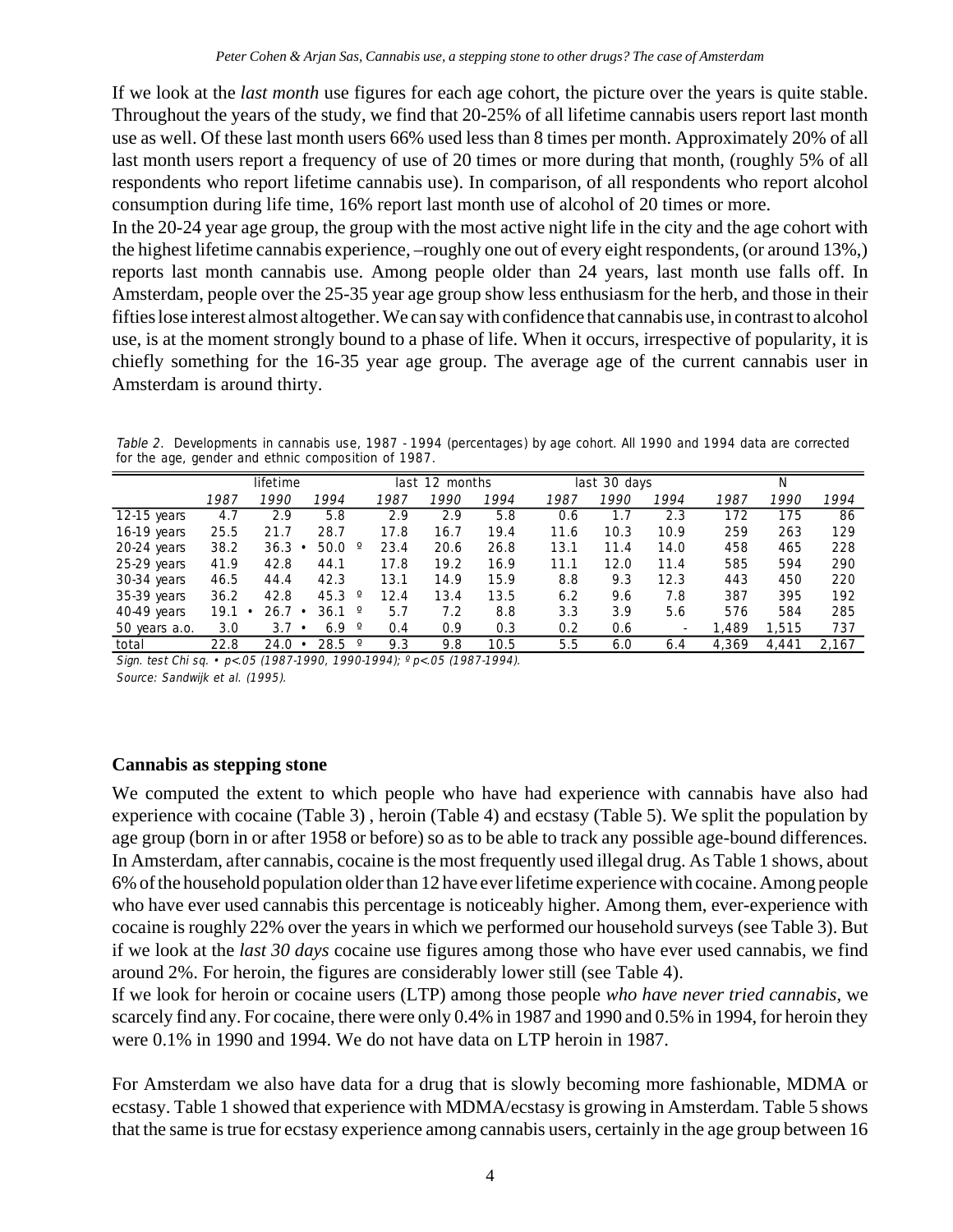|       |      | 1987 |       |      | 1990 |                          |      | 1994 |       |      | N     |       |
|-------|------|------|-------|------|------|--------------------------|------|------|-------|------|-------|-------|
| age   | ever | year | month | ever | year | month                    | ever | year | month | 1987 | 1990  | 1994  |
| 12-15 |      |      |       |      |      |                          |      |      |       | 8    |       | 9     |
| 16-19 | 7.6  | 3.0  |       | 1.8  | 1.8  |                          | 1.8  | 1.8  |       | 66   | 56    | 55    |
| 20-24 | 16.0 | 5.7  | 1.1   | 12.3 | 4.9  | 0.6                      | 14.5 | 9.2  | 5.2   | 175  | 163   | 173   |
| 25-29 | 33.1 | 10.2 | 4.1   | 23.1 | 7.0  | 1.7                      | 18.5 | 5.8  | 1.5   | 245  | 242   | 260   |
| 30-34 | 29.6 | 6.8  | 1.5   | 27.7 | 6.1  | 2.3                      | 30.3 | 7.5  | 3.1   | 206  | 213   | 228   |
| 35-39 | 22.1 | 2.9  | 2.1   | 27.9 | 4.2  | 2.1                      | 31.5 | 7.0  | 2.3   | 140  | 190   | 213   |
| 40-49 | 21.8 | 5.5  | 3.6   | 21.6 | 4.0  | 1.1                      | 23.9 | 2.7  | 1.6   | 110  | 176   | 255   |
| 50-59 | 8.1  | 2.7  | 2.7   | 11.4 |      | $\overline{\phantom{a}}$ | 15.6 | 1.6  | 1.6   | 37   | 35    | 64    |
| 60-69 |      |      |       | 9.1  | 9.1  | 9.1                      | 18.2 | 9.1  | 9.1   |      | 11    | 11    |
| $70+$ |      |      |       |      |      |                          |      |      |       |      | 6     | 4     |
| total | 23.4 | 6.2  | 2.3   | 21.2 | 5.0  | 1.6                      | 22.2 | 5.7  | 2.4   | 995  | 1.096 | 1.272 |

Table 3. Ever use, use last 12 months, and use last 30 days use of cocaine, for persons who ever used cannabis (in percentages).

Table 4. Ever use, use last 12 months, and use last 30 days use of heroin, for persons who ever used cannabis (in percentages).

|       |         | 1987 |       |      | 1990 |                          |      | 1994 |       |      | N            |       |
|-------|---------|------|-------|------|------|--------------------------|------|------|-------|------|--------------|-------|
| age   | $ever*$ | year | month | ever | year | month                    | ever | year | month | 1987 | 1990         | 1994  |
| 12-15 |         |      |       |      |      |                          |      |      |       | 8    |              | 9     |
| 16-19 |         |      | ۰     | 1.8  |      |                          |      |      |       | 66   | 56           | 55    |
| 20-24 |         | 1.1  | 0.6   | 2.5  | 0.6  |                          | 1.7  | 1.2  |       | 175  | 163          | 173   |
| 25-29 |         | 1.2  | O.4   | 5.8  | 1.2  | 0.4                      | 3.5  | 1.5  | 0.4   | 245  | 242          | 260   |
| 30-34 |         | 2.4  | 1.5   | 5.2  | 0.5  | $\overline{\phantom{a}}$ | 6.1  |      |       | 206  | 213          | 228   |
| 35-39 |         | 2.1  | 0.7   | 3.7  |      |                          | 7.5  | 1.4  | 0.5   | 140  | 190          | 213   |
| 40-49 |         | ٠    | ٠     | 3.4  |      |                          | 4.3  | 1.2  | 0.4   | 110  | 176          | 255   |
| 50-59 |         | 2.7  | ۰     |      |      | $\overline{\phantom{a}}$ | 1.6  |      |       | 37   | 35           | 64    |
| 60-69 |         | ٠    | ۰     | 9.1  |      | $\overline{\phantom{a}}$ | 9.1  |      |       |      | 11           | 11    |
| $70+$ |         | ٠    | ۰     |      |      |                          |      |      |       |      | <sub>6</sub> | 4     |
| total |         | 1.4  | 0.6   | 4.0  | 0.5  | 0.1                      | 4.3  | 0.9  | 0.2   | 995  | 1,096        | 1,272 |

\* No data available

Table 5. Ever use, use last 12 months, and use last 30 days use of ecstasy, for persons who ever used cannabis (in percentages).

|       |      | 1987* |       |      | 1990 |                          |      | 1994 |       |         | N     |       |
|-------|------|-------|-------|------|------|--------------------------|------|------|-------|---------|-------|-------|
| age   | ever | year  | month | ever | year | month                    | ever | year | month | $1987*$ | 1990  | 1994  |
| 12-15 |      |       |       |      | ٠    | $\overline{\phantom{a}}$ | ٠    |      |       |         | 4     | 9     |
| 16-19 |      |       |       | 7.1  | 5.4  | 1.8                      | 16.4 | 10.9 | 5.5   |         | 56    | 55    |
| 20-24 |      |       |       | 7.4  | 3.1  | 1.8                      | 15.0 | 12.1 | 6.4   |         | 163   | 173   |
| 25-29 |      |       |       | 7.0  | 4.1  | $\sim$                   | 15.8 | 5.8  | 2.3   |         | 242   | 260   |
| 30-34 |      |       |       | 3.8  | 1.9  | ٠                        | 10.5 | 3.9  | 1.8   |         | 213   | 228   |
| 35-39 |      |       |       | 3.7  | 2.1  |                          | 8.0  | 2.8  | 0.9   |         | 190   | 213   |
| 40-49 |      |       |       | 3.4  | 1.1  | $\overline{\phantom{a}}$ | 5.9  | 1.2  | 0.8   |         | 176   | 255   |
| 50-59 |      |       |       |      |      |                          |      |      | ٠     |         | 35    | 64    |
| 60-69 |      |       |       |      |      |                          | 9.1  |      |       |         | 11    | 11    |
| $70+$ |      |       |       |      |      |                          | ٠    |      |       |         | 6     | 4     |
| total |      |       |       | 4.9  | 2.6  | 0.4                      | 10.5 | 4.7  | 2.2   |         | 1,096 | 1.272 |

\* No data available

and 39 years. Looking at the group of never cannabis users as a whole, we find their consumption of ecstasy is almost nil (life time experience in 1990 and 1994 is 0.1%), as is their experience with cocaine.

From the tables 3 till 5 we cannot conclude that other drug use is very prevalent among cannabis users. The drug most often found among cannabis users when looking at *life time experience* is cocaine. Roughly 21% of all cannabis users have some experience with cocaine, which means that a large majority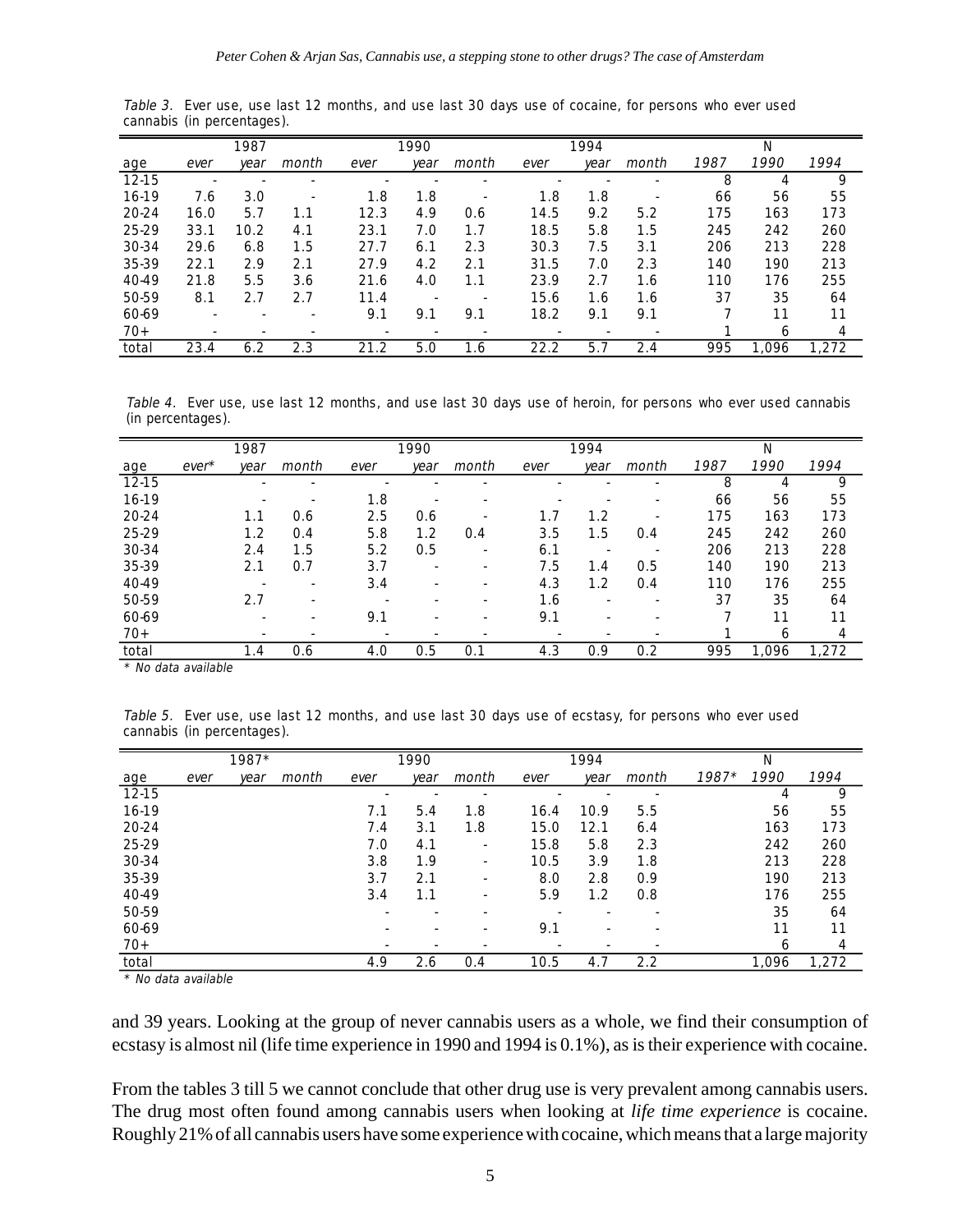of 79% of all cannabis users have no such experience. Looking at last month prevalence*, non use of cocaine is almost universal for cannabis users (97,6%).* For heroin and ecstasy the same is true, but even more so. Heroin *life time prevalence* among cannabis users is just over 4%, and LTP of MDMA is 10%. Before concluding that we find very little evidence for a "stepping stone phenomenon" in Amsterdam for a large majority of cannabis users, we should however not exclude the possibility that we are looking into the wrong sample. If we want to test the value of the stepping stone hypothesis we may have to look at different sub samples of cannabis users, those with the most cannabis-experience.

# **A series of stepping stone hypotheses**

In this article we present the statistical part of the stepping stone hypothesis that is, the data we have for the city of Amsterdam. This means that we will try to show the statistical association between the use of cannabis and the use of other drugs, i.e. cocaine, heroin or ecstasy. We will do this now through a series of logically correlated hypotheses, *by associating an ever increasing level of involvement with cannabis* to the use of the other drugs. Also, we will introduce a generation effect into our operationalizations of the stepping stone hypotheses.

The city of Amsterdam has a system of hassle free access to cannabis type drugs for its inhabitants, mostly marihuana and hashish, that started to develop in the early seventies. Since cannabis has become available to the household population in the seventies, a whole new generation has grown up. This generation has no real life knowledge of cannabis prohibition, since it never existed for them. Also, this generation, born in 1958 or later (12 years or younger in 1970), never experienced active law enforcement against any individual drug use, even if of non cannabis type. For this age cohort cannabis decriminalization had already begun when they reached the age of 12 years, only to increase during the time they were growing up. We might find reflections of this in a much higher cannabis use among them compared to the older generation, i.e. the age cohort that had been raised under conditions of more or less severe criminalization. The reason for lower cannabis prevalence in the older generation might be that inhabitants of the city of Amsterdam who had been raised prior to cannabis decriminalization could have internalized rules against the use of cannabis to such a degree, that cannabis use among them was more inhibited than for the younger generation. So we might find that the drug evasion effects of growing up in a prohibitionist drug culture lingers on after change of policy for the old age cohort, which shows in low prevalence figures for cannabis and other drugs. However, the older generation also experienced a gradual decline in enforcement against any other drug use, which might be reflected in a later onset of use but similar or even higher prevalence. We will further refer to these two groups as the young cohort and the old cohort.

By creating these two cohorts we are conducting some kind of statistical experiment: we are looking at drug use behavior over time in groups that were exposed to quite different drug policies. We can inspect, if an adult urban generation which in less than a decade suddenly finds itself free to use drugs that were rather inaccessible before, is able to use this freedom without falling prey to it, or whether such a generation massively uses this freedom to experiment with drug use. We might see as a contrast, that the younger generation develops higher prevalence for both cannabis and other drugs, growing up in conditions of relatively free access to these drugs. Background of such (hypothetical) higher prevalence is that they might not have been taught to stay away from drugs as intensely as the older generation. Because prevention of drug use is considered important, the data we create with this statistical experiment might throw some light on questions about what happens if drug policies change: would drug use prevalence rise because of decriminalization? And if yes, for whom and how much?

In their ethnographic study of cannabis use in the Netherlands, Sifanek and Kaplan (1995) mention a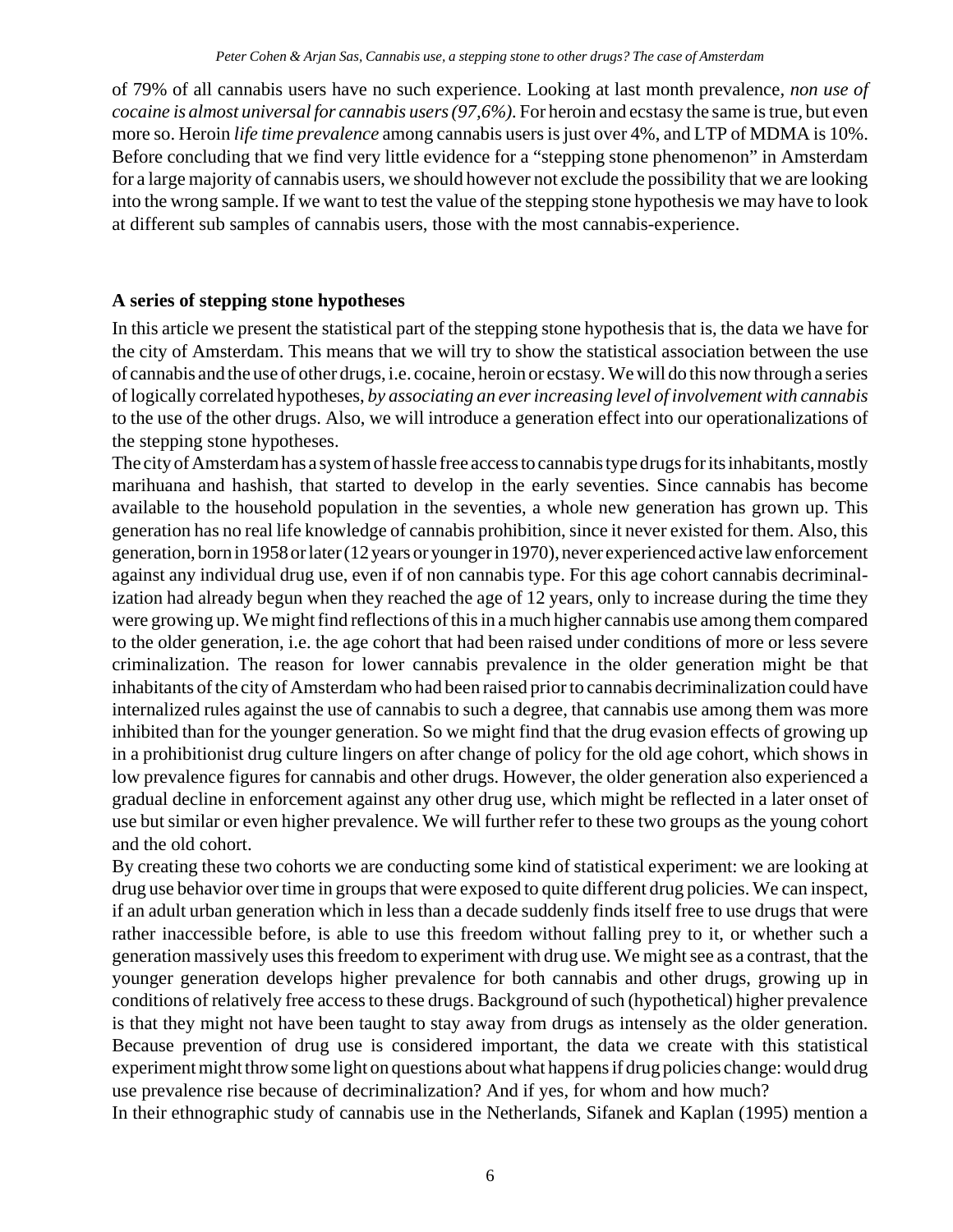possible difference between the age cohorts where they state that the probability of stepping on "to hard drugs was most prevalent inusers who began their drug careers before the separation of the hard and soft markets was realized in the Netherlands "(p. 499). Separation of the hard and soft markets was the motive behind the de facto decriminalization of using and buying cannabis type drugs in the Netherlands during the 1970's. In tables 6 and 10, we show that the assumption of Sifanek et al. is not correct, one or two measures excepted. Most cannabis users show similar LTP, LYP and LMP of combinations of cocaine and heroin and/or ecstasy irrespective of the generation they were born in.

For our analysis we merged the datasets we have from our household surveys in 1990 and 1994 (total  $N = 8,809$ ). This, because we are only interested in drug use as a function of having been raised mainly before or after the new drug policy, based on the assumptions of separation of markets, and not as a function of date of measurement. We exclude the household survey data of 1987, because in 1987 we did not inquire about lifetime use of heroin, but only about lifetime use of 'opiates'. Furthermore, in 1987 we did not inquire about the use of MDMA (Ecstasy).

After merging the data of 1990 and 1994, we categorized it into the already described age cohorts. The young age cohort contains 3,796 respondents of which 1,427 have life time experience with cannabis (37.6%). The old age cohort counts 4,996 persons, 941 of which have life time experience with cannabis (18.8%). The young age cohort of cannabis users has an average experience of 5.6 years of cannabis consumption and the old cohort has 9.7 years. Average age of onset is 17.9 for the young and 22.6 for the old. These differences between the age cohorts are considerable but the significance of all these differences is not immediately clear.

The difference in life time prevalence may simply be explained with a large part of the old age cohort having outgrown the age range in which initial drug use usually takes place, when drug policy changes started. Cannabis suddenly becoming more fashionable or available - as reflected and emphasized by decriminalization since the early seventies- does not overrule all effects of the age barrier against initial use. But the large difference in life time prevalence of cannabis between the old and young age cohort indicates that decriminalization does not cause massive use among the generation that lives during a changing policy. Because of increased cultural acceptance of cannabis, the young age cohort probably found it easier to experiment with marijuana than the old. Still, even among the young age cohort almost two thirds never even tried it.

But life time prevalence figures are not the most important ones when we look at epidemiological data. Regular and heavy use is more important and befitting the theme of this article, than the association between cannabis use and regular or heavy use of other illicit drugs. In the rest of this article we will show that other drug use and discontinuation of other drug use is remarkably similar between the age cohorts.

# **Stepping stone hypotheses 1-8**

The stepping stone hypothesis in its simplest form will predict that having any experience with cannabis will be associated to any experience with other drugs. We are able to test this stepping stone hypothesis both for the young and the old age cohort.<sup>3</sup> But, as we already found very little support for this stepping stone hypothesis in the Amsterdam population as a whole - not differentiated by generation- we could introduce other ways of looking at the hypothesis. We could reason that only particular minimum experience conditions give rise to the stepping stone phenomenon. For this line of thought, we developed stepping stone hypotheses 2-5. In these hypotheses we associate a growing level of experience with cannabis with the probability of having life time experience with other drugs.

We might also reason that just life time experience, of maybe only experimental kind, with other drug use, does not really count. Instead, the stepping stone theory should imply that "moving from" cannabis to heroin and or cocaine should not only be visible as life time experience, but also as more recent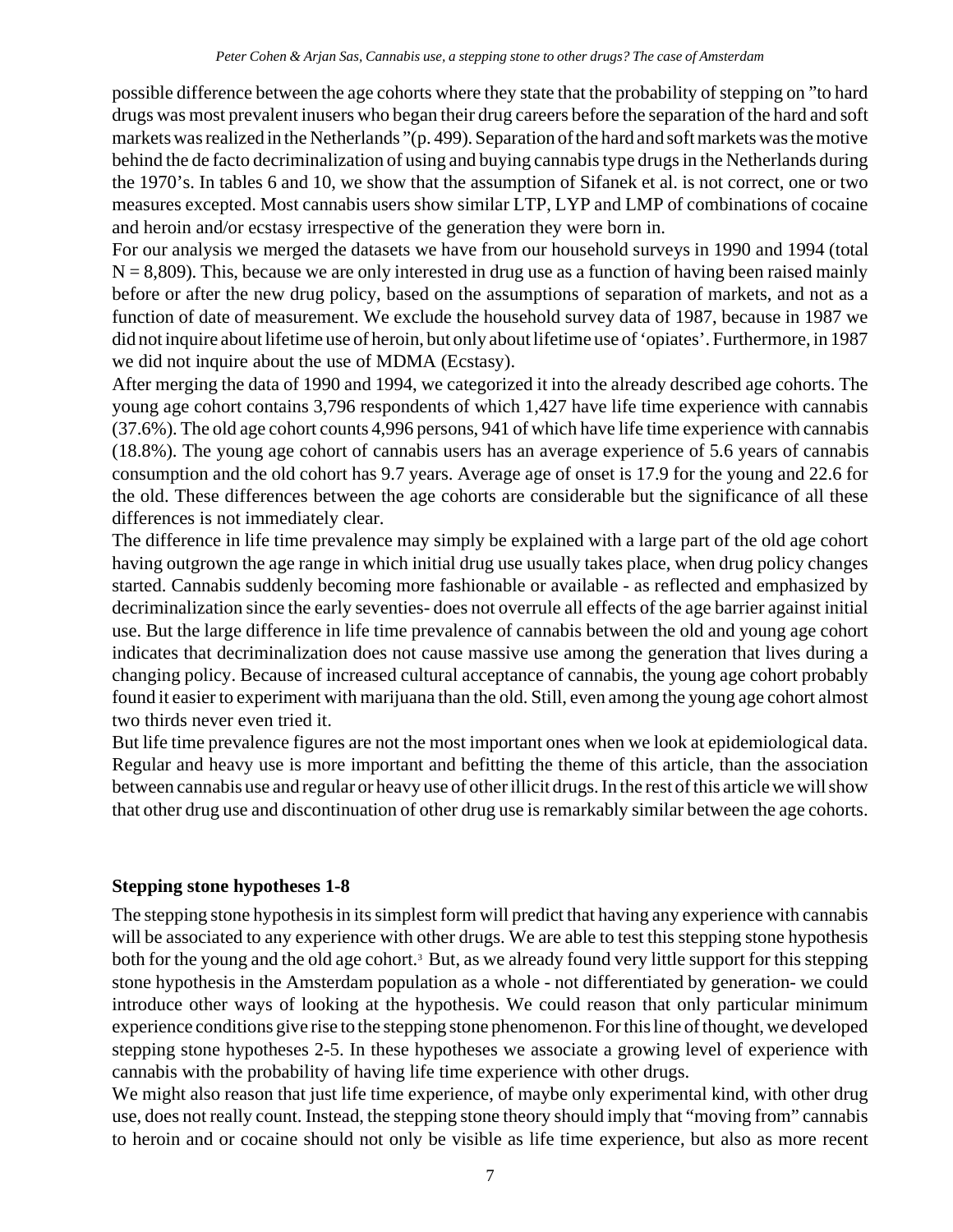experience, like last year prior to interview, or even last month prior to interview. In other words, in a stricter expression of the stepping stone hypothesis cannabis use should be associated with more than experimental use of other drugs. For instance, expressing cocaine or heroin experience in number of times, the cannabis experience should at least have resulted in *25 times of experience* with these other drugs. For minimum levels of other drug use we developed stepping stone hypotheses 6-8.

|                                                                |       |       | average           | average                              |                           |                           |                           |
|----------------------------------------------------------------|-------|-------|-------------------|--------------------------------------|---------------------------|---------------------------|---------------------------|
|                                                                |       |       | cannabis          | duration of age of first<br>cannabis | percentage<br>with LTP of | percentage<br>with LTP of | percentage<br>with LTP of |
|                                                                | N     | %     | use in years      | use                                  | cocaine                   | heroin                    | ecstasy                   |
| LTP cannabis                                                   |       |       |                   |                                      |                           |                           |                           |
| born in or after 1958                                          | 1,427 | 100.0 | 5.6               | 17.9                                 | 19.7                      | 4.3                       | 10.0                      |
| born before 1958                                               | 941   | 100.0 | 9.7               | 22.6                                 | 24.9                      | 3.9                       | 4.7                       |
| total                                                          | 2,368 | 100.0 | 7.2               | 19.8                                 | 21.7                      | 4.2                       | 7.9                       |
| significance*                                                  |       |       | p<0.001           | p<0.001                              | p < 0.01                  | n.S.                      | p<0.001                   |
| LTP cannabis $<$ 25 times                                      |       |       |                   |                                      |                           |                           |                           |
| born in or after 1958                                          | 768   | 53.8  | 3.5               | 18.8                                 | 8.7                       | 0.4                       | 3.8                       |
| born before 1958                                               | 524   | 55.7  | 5.2               | 24.6                                 | 10.3                      | 0.2                       | 1.7                       |
| total                                                          | 1,292 | 54.6  | 4.2               | 21.1                                 | 9.4                       | 0.3                       | 2.9                       |
| significance*                                                  |       |       | p<0.001           | p < 0.001                            | n.S.                      | n.a.                      | p < 0.05                  |
| LTP cannabis $\geq$ 25 times +<br>no LMP                       |       |       |                   |                                      |                           |                           |                           |
| born in or after 1958                                          | 300   | 21.0  | 7.0               | 17.2                                 | 31.0                      | 7.0                       | 9.0                       |
| born before 1958                                               | 266   | 28.3  | 11.9              | 20.3                                 | 34.6                      | 5.3                       | 4.1                       |
| total                                                          | 566   | 23.9  | 9.3               | 18.7                                 | 32.7                      | 6.2                       | 6.7                       |
| significance*                                                  |       |       | p<0.001           | p < 0.001                            | n.S.                      | n.S.                      | p < 0.05                  |
| LTP cannabis $\geq$ 25 times +<br>LMP cannabis 1-19 times      |       |       |                   |                                      |                           |                           |                           |
| born in or after 1958                                          | 253   | 17.7  | 8.6               | 16.9                                 | 32.0                      | 11.1                      | 23.3                      |
| born before 1958                                               | 101   | 10.7  | 20.2              | 20.5                                 | 61.4                      | 12.9                      | 15.8                      |
| total<br>significance*                                         | 354   | 14.9  | 12.0<br>p<0.001   | 17.9<br>p < 0.001                    | 40.4<br>p < 0.001         | 11.6<br>n.S.              | 21.2<br>n.S               |
| LTP cannabis $\geq$ 25 times +<br>LMP cannabis $\geq$ 20 times |       |       |                   |                                      |                           |                           |                           |
| born in or after 1958                                          | 71    | 5.0   | 10.6              | 16.2                                 | 50.7                      | 14.1                      | 32.4                      |
| born before 1958                                               | 38    | 4.0   | 24.1              | 18.2                                 | 57.9                      | 23.7                      | 18.4                      |
| total<br>significance*                                         | 109   | 4.6   | 15.2<br>p < 0.001 | 16.9<br>p < 0.05                     | 53.2<br>n.s.              | 17.4<br>n.s.              | 27.5<br>n.s.              |

Table 6. Data on cannabis use and the prevalence of cannabis of respondents who reported cannabis use in the 1990 and 1994 household surveys in Amsterdam divided by old age cohort (born before 1958) and young age cohort (born in or after 1958). Total  $N = 8,809$ .

average duration and average age: Students t; prevalences: chi square test with Yates correction

We will present other drug use data for each of the two age groups of cannabis users we described earlier. We define the stepping stone theory to be "proven" if 75% or more of all cannabis users - irrespective of level of involvement - show any experience with heroin, cocaine or MDMA.4 *This hypothesis is our stepping stone hypothesis number 1.* It might be that we will find the stepping stone hypothesis number 1 proven for the old cohort (who lived through transition), but not for the young, or vice versa. Of course, the other condition is that we find very little or none of other drug use with respondents who have never used cannabis. We have already shown that this condition is met and we will not repeat this every time we introduce a new stepping stone hypothesis.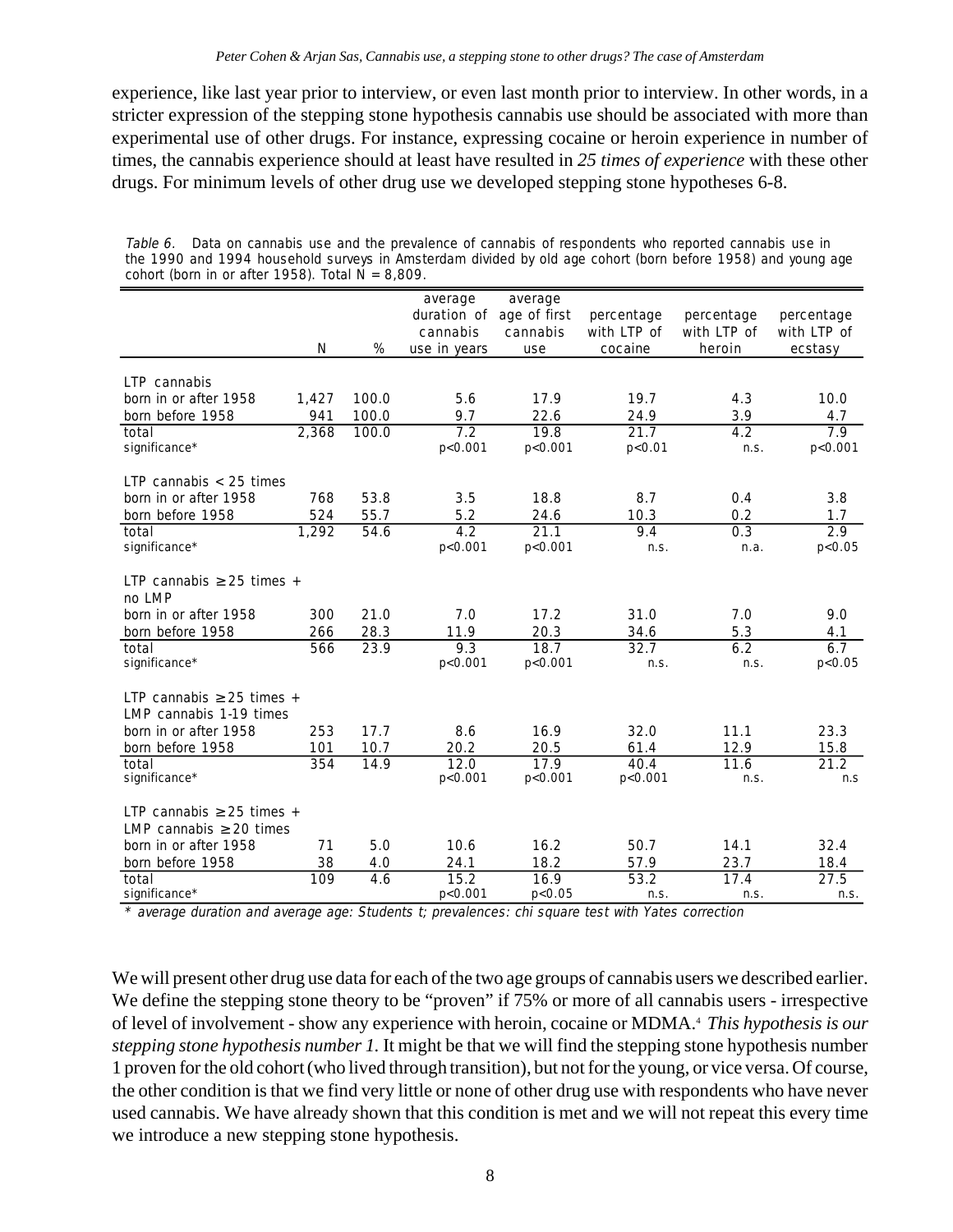Because we find far less than 75% of all cannabis users per age cohort to report experience with cocaine, heroin or MDMA (see Table 6), this does not necessarily mean the stepping stone theory is disproved. Finding smaller percentages than 75% might simply indicate that we are looking at the wrong sample. It might be that many cannabis users have so little experience with marijuana that the dynamics behind the stepping stone mechanism have not been able to come into play. *The stepping stone theory might apply only for those who have a certain minimum experience with cannabis.*

In order to check this possibility, we will divide our cannabis users in different classes of experience. The fist category is made up of users whose life time experience is relatively restricted, less than 25 times of use. We call them the "low experience group". The second category is made up of those who used 25 times or more, but who are not current users i.e. have no last 30 days experience. We call them "experienced users". The third category consists of those, who used cannabis more than 25 times during life time, and also have last 30 days experience of 1 to 19 times of use. We call them "experienced current users". The last category is made up of those who have a life time experience of 25 times or more and have used 20 times or more during the last 30 days. They are our "experienced current heavy cannabis users".

Our stepping stone hypothesis number 2 is, that at least 75% of low experience cannabis users will have some experience with either cocaine, heroin, or ecstasy. Low experienced users number 768 persons for the young and 524 for the old cohort, together 15% of all respondents and 55% of all cannabis users. For low experienced cannabis users we found an average period of 3.5 years of cannabis consumption for the young age cohort and of 5.2 years for the old cohort. Average age of onset is 19 years for the young and 25 for the old cohort. Just less than one tenth (9.4%) of the low experienced cannabis users have life time experience with cocaine. Life time experience with heroin is 0,3% and 2,9% for Ecstasy. We do not even come close to 'proving' our stepping stone hypothesis nr 2.

We will not rest, and move on to a category who *is experienced but not current user (no last 30 days consumption) of cannabis*. These experienced cannabis users have used at least 25 times and may be considered so experienced that if the stepping stone theory has any value, it should show in this category. Stepping stone hypothesis number 3 states that at least 75% of all experienced cannabis users have at least life time experience with one of the other drugs.

This type of user numbers 300 persons for the young and 266 for the old, together 6% of all respondents and 24% of all cannabis users in both samples. They have an average experience of 7 years of cannabis consumption for the young and of 11.9 years for the old cohort. Average age of onset is 17.2 for the young and 20.3 years for the old cohort. The old age cohort with this type of user shows a life time experience with cocaine of just 35%. The young age cohort reaches a cocaine life time experience of 31%. Although life time experience with cocaine in this group of cannabis users is higher than among the low experience group, it remains far removed from the 75% we set as support criterion for the stepping stone hypothesis number 3. Experienced cannabis users show a life time prevalence of 6,2% for heroin and 6,7% for Ecstasy.

We will now formulate stepping stone hypothesis number 4, stating that at least 75% of experienced and current (but less than 20 times during the last 30 days) cannabis users will have at least life time experience with other drugs. Of this category we found 253 among the young age cohort and 101 of the old, together 15% of all cannabis users and 4% of all respondents. Average age of onset of cannabis use is 17 years for the young cohort and 20.5 years for the old. The young cohort has been using cannabis for an average of 8.6 years, the old of 20.2 years. Among the old cohort, 61% have life time experience with cocaine, with 32% among the young. Experience with heroin among this category is 11.6%, and with Ecstasy 21.2%.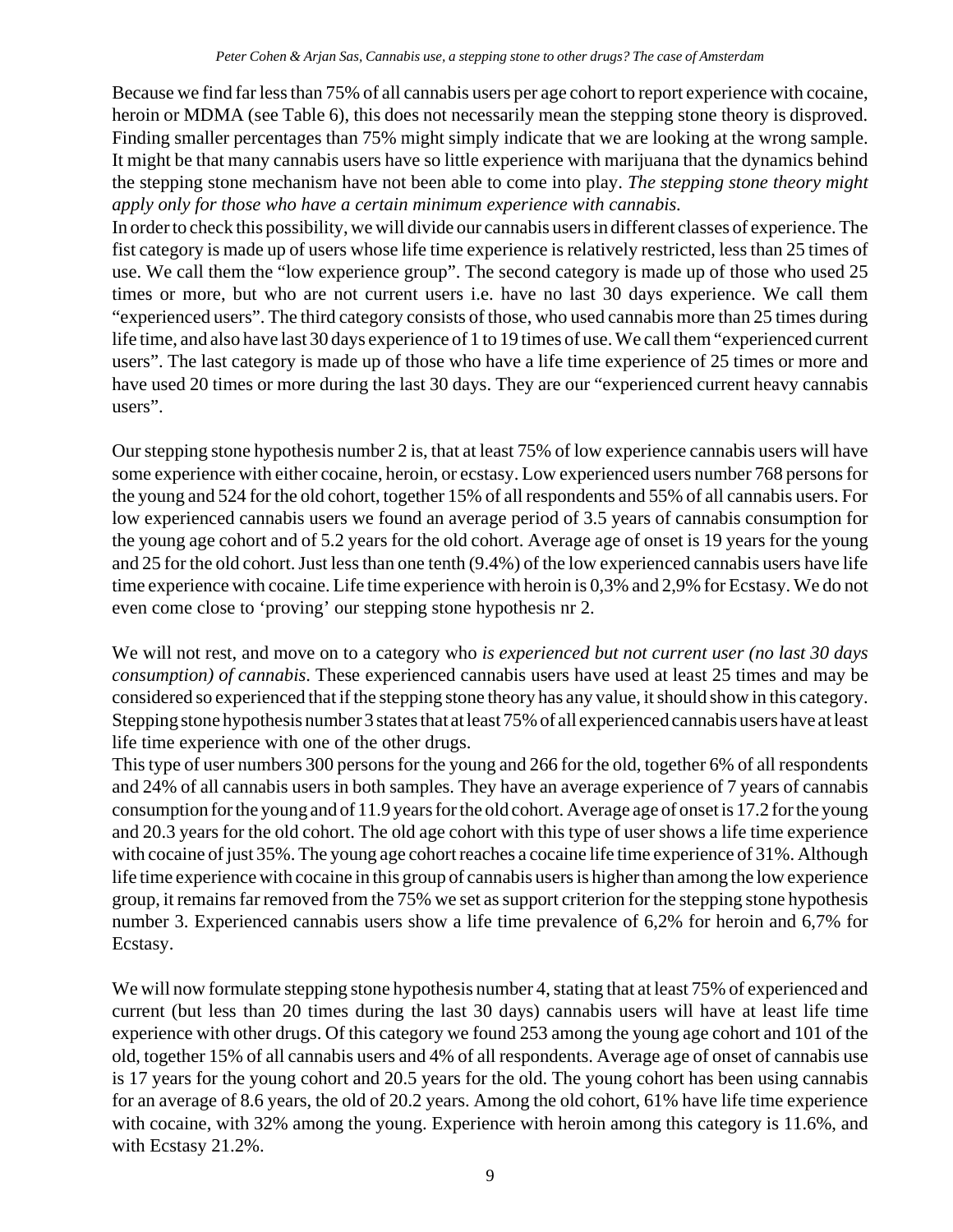The most experienced cannabis users we can find in our samples are those who are experienced (life time 25 times or more) *and* report cannabis use on 20 occasions or more during the last 30 days prior to the interview. They consume cannabis (almost) daily and we call them the experienced current heavy cannabis users. This type of user numbers 71 persons for the young and 38 for the old cohort, together 1.2% of all respondents and 4.6% of all cannabis users in both samples.

This type of user has an average experience of 10.6 years of cannabis consumption for the young cohort and 24.1 years for the old cohort. Average age of onset is 16.2 years for the young and 18.2 years for the old cohort. Stepping stone hypothesis number 5 would assume that 75% or more of experienced current heavy cannabis users would have some kind of experience with cocaine, heroin or MDMA.

We find that about 53% has life time experience with cocaine, and 17% has life time experience with heroin. MDMA has been used by 28% of this group. For this small group of the heaviest cannabis users in our sample, we still can not prove the stepping stone hypothesis (number 5), although we approach such proof for cocaine more than with any of the other categories of cannabis users. The old age cohort of this small group of experienced current heavy cannabis users has a life time experience of 24% with heroin. Although this still is a minority, it is the highest value we found in this investigation.<sup>5</sup>

We may actually be finding a sub group of cannabis users where the stepping stone hypothesis approaches some positive evidence. Although we do not reach a proportion of 75% of them, around 50% of the most experienced cannabis users have life time experience with cocaine. Life time experience with heroin and with MDMA is considerably lower than the experience with cocaine But, heroin life time experience among the most experienced cannabis users is higher than in populations with less experience with cannabis.

We already reported that life time prevalence of cannabis use is 18.8% in the old age cohort, and 37.6% in the young. This also suggests, that in accordance with the stepping stone hypothesis, we should find that cocaine prevalence among the young age cohort of cannabis users is much higher than among the old. However, we consistently find that cocaine LTP among the old cohort of cannabis users is higher than among the young age cohort of cannabis users. For heroin, LTP is approximately equal, except for the highest levels of cannabis experience. There, we find heroin LTP higher among the old cohort of cannabis users. We consider this finding interesting because it so clearly contradicts the view that decriminalizing cannabis would increase prevalence of other drug use.

Continuing our series of stepping stone hypotheses we may reason, that the stepping stone theory does not really apply if cannabis users of any level of cannabis experience have no more than just life time experience of other drugs (the measure we used when testing stepping stones hypotheses nr. 1 till 5). If one would rather say that just any life time use of other drugs is experimental and does not really count as serious experience, we would have to modify the wording of our stepping stone hypotheses. We would have to say that the stepping stone hypothesis is confirmed if 75% of cannabis users (of any kind of experience level) show at least 25 times or more life time experience with an other drug, in our case heroin, cocaine or ecstasy. This is stepping stone hypothesis number 6. In fact, looking at our data we find that cocaine experience of at least 25 times applies to only 65 persons from the old cohort and 73 from the young, together 1.6% of all respondents and 5.8% of all cannabis users. Heroin experience of at least 25 times was attributed to 19 persons from the old cohort and 18 from the young, together 0.4% of all respondents and 1.6% of all cannabis users. For ecstasy a minimum LTP of 25 times can be found with 3 persons out of the old cohort and 23 out of the young, together 0,3% of all respondents and 1,1% of all cannabis users. This means, that in Amsterdam stepping stone hypothesis nr 6 also, cannot be confirmed.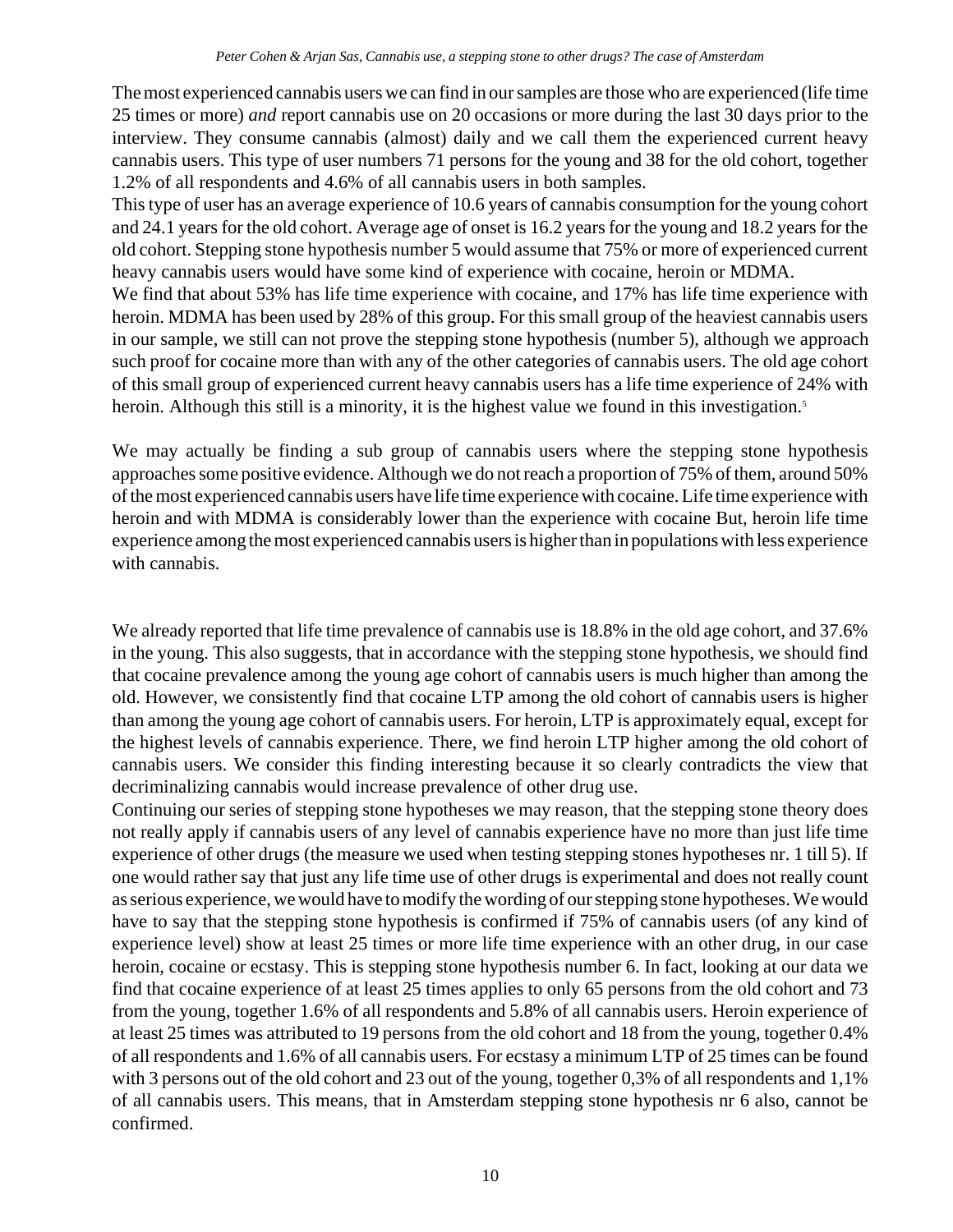We arrive at the next stepping stone hypothesis, if we say that 25 times during life time use of cocaine or heroin is simply not enough to speak of. If one would interpret the stepping stone hypothesis as making sense only if it predicts *current other drug use* (of at least once during last 30 days) by at least 75% of cannabis users, or *current heavy other drug use* (at least 20 times during last 30 days) of at least 75% of cannabis users we would have formulated stepping stone hypotheses number 7 and 8.

Looking at our data for support for hypothesis number 7 we find that 48 persons are current users of cocaine (20 among the old and 28 among the young). This is 0.5% of all respondents and 2.0% of all cannabis users. For heroin we only find 2 current users in the old cohort and 2 in the young cohort. With ecstasy the numbers are 28 current users in the young and 4 in the old age cohort, together 1.4% of all cannabis users and 0.4% of all respondents. Hypothesis nr 8 (75 % of cannabis users have used cocaine or heroin more than 20 times during last 30 days) would be confirmed for heroin as for cocaine for 2 persons out of 2,368 only, and therefore cannot be confirmed either.

We provide details about characteristics of cocaine use (Table 7) of cannabis users per generation cohort and per level of cannabis experience.

| $N = 8,809.$                                                   |     |       |                                                   |                                        |                                                                  |
|----------------------------------------------------------------|-----|-------|---------------------------------------------------|----------------------------------------|------------------------------------------------------------------|
|                                                                | N   | %     | average<br>duration of<br>cocaine use<br>in years | average<br>age of first<br>cocaine use | average<br>interval first<br>cannabis use -<br>first cocaine use |
| LTP cannabis                                                   |     |       |                                                   |                                        |                                                                  |
| born in or after 1958                                          | 281 | 100.0 | 2.6                                               | 20.6                                   | 3.6                                                              |
| born before 1958                                               | 234 | 100.0 | 3.2                                               | 27.3                                   | 7.5                                                              |
| total                                                          | 515 | 100.0 | 2.9                                               | 24.1                                   | 5.6                                                              |
| Students t significance                                        |     |       | n.s.                                              | p < 0.001                              | p < 0.001                                                        |
| LTP cannabis $<$ 25 times                                      |     |       |                                                   |                                        |                                                                  |
| born in or after 1958                                          | 67  | 23.8  | 1.1                                               | 22.2                                   | 2.5                                                              |
| born before 1958                                               | 54  | 23.1  | 1.1                                               | 29.4                                   | 6.7                                                              |
| total                                                          | 121 | 23.5  | 1.1                                               | 26.1                                   | $\overline{4.8}$                                                 |
|                                                                |     |       | n.S.                                              | p < 0.001                              | p < 0.05                                                         |
| LTP cannabis $\geq$ 25 times +<br>no LMP                       |     |       |                                                   |                                        |                                                                  |
| born in or after 1958                                          | 93  | 33.1  | 1.9                                               | 20.8                                   | 4.0                                                              |
| born before 1958                                               | 92  | 39.3  | 3.3                                               | 26.5                                   | 7.2                                                              |
| total<br>Students t significance                               | 185 | 35.9  | 2.7<br>p < 0.1                                    | 23.7<br>p<0.001                        | $\overline{5.7}$<br>p<0.001                                      |
| LTP cannabis $\geq$ 25 times +<br>LMP cannabis 1-19 times      |     |       |                                                   |                                        |                                                                  |
| born in or after 1958                                          | 81  | 28.8  | 4.1                                               | 20.2                                   | 3.7                                                              |
| born before 1958                                               | 62  | 26.5  | 4.1                                               | 27.2                                   | 7.7                                                              |
| total                                                          | 143 | 27.8  | 4.1                                               | 23.9                                   | $\overline{5.9}$                                                 |
| Students t significance                                        |     |       | n.S.                                              | p<0.001                                | p < 0.001                                                        |
| LTP cannabis $\geq$ 25 times +<br>LMP cannabis $\geq 20$ times |     |       |                                                   |                                        |                                                                  |
| born in or after 1958                                          | 36  | 12.8  | 5.0                                               | 18.4                                   | 4.0                                                              |
| born before 1958                                               | 22  | 9.4   | 7.2                                               | 26.2                                   | 9.6                                                              |
| total<br>Students t significance                               | 58  | 11.3  | 5.8<br>n.S.                                       | 21.7<br>p<0.005                        | 6.3<br>p<0.005                                                   |

Table 7. Data on cocaine use in sub samples of cannabis users who reported lifetime experience with cocaine in the 1990 and 1994 household surveys in Amsterdam divided by old age cohort (born before 1958) and young age cohort (born in or after 1958). Total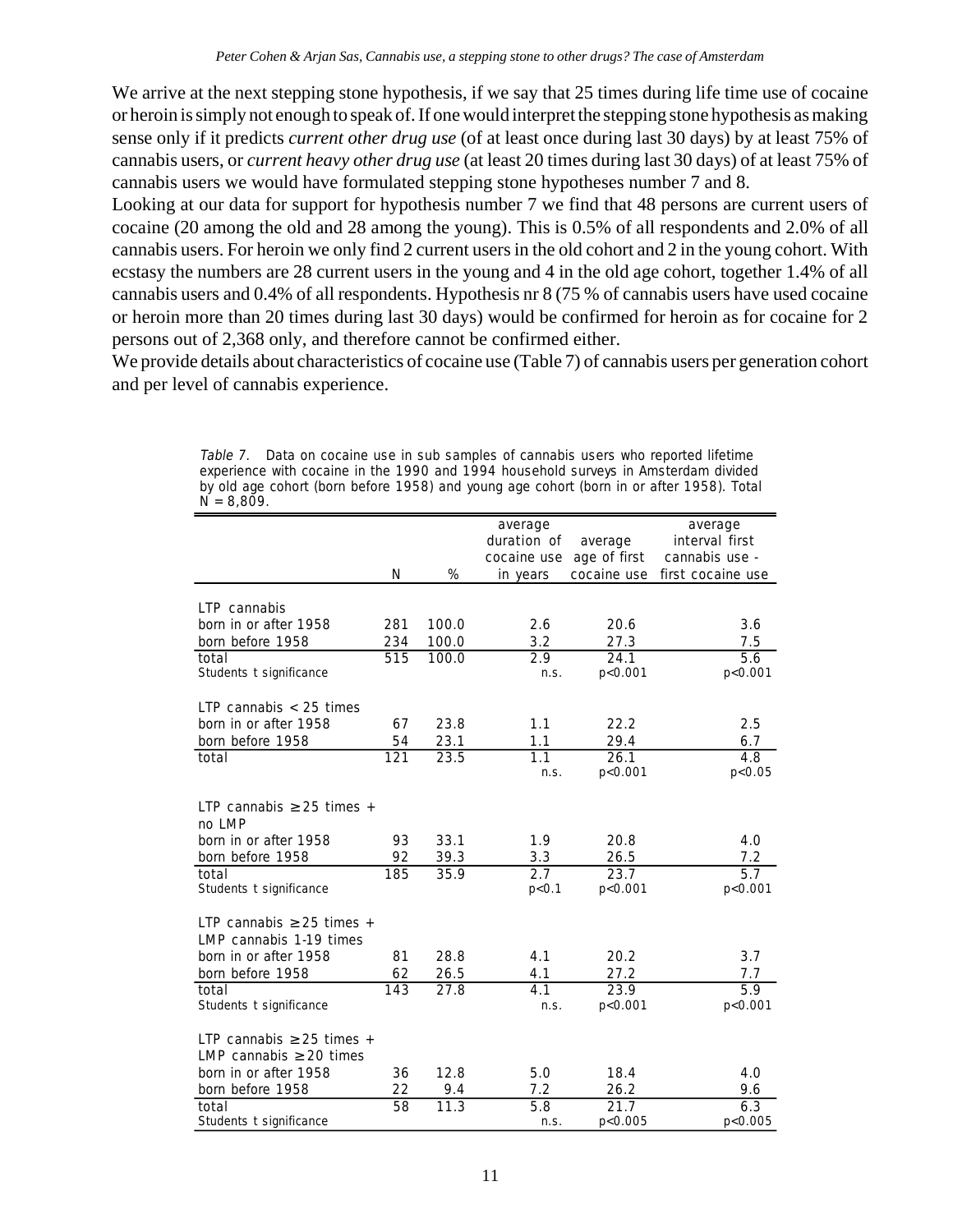Table 7 shows that *duration* of cocaine use in years is very similar between the age cohorts but that the young cannabis users experience their period of cocaine use at an earlier time in life than the old cannabis users.

For heroin the situation is a little different (Table 8). The period of heroin use for the 99 cannabis users who participated in this experience is longer for the old than for the young cohort, unlike what we saw with cocaine. But again, the young cohort has its (heroin) experience earlier than the old.

Table 8. Data on heroin use in sub samples of cannabis users who reported lifetime experience with heroin in the 1990 and 1994 household surveys in Amsterdam divided by old age cohort (born before 1958) and young age cohort (born in or after 1958). Total  $N = 8,809$ .

|                                |                |                | average          |              | average          |
|--------------------------------|----------------|----------------|------------------|--------------|------------------|
|                                |                |                | duration of      | average      | interval first   |
|                                |                |                | heroin use       | age of first | cannabis use -   |
|                                | N              | %              | in years         | heroin use   | first heroin use |
| LTP cannabis                   |                |                |                  |              |                  |
| born in or after 1958          | 62             | 100.0          | 2.2              |              |                  |
|                                |                |                |                  | 20.5         | 4.4              |
| born before 1958<br>total      | 37<br>99       | 100.0<br>100.0 | 5.0<br>3.3       | 25.5<br>22.4 | 7.3<br>5.5       |
| Students t significance        |                |                | p < 0.05         | p<0.001      | p<0.005          |
|                                |                |                |                  |              |                  |
| LTP cannabis $<$ 25 times      |                |                |                  |              |                  |
| born in or after 1958          | 3              | 4.8            | 5.0              | 22.7         | 3.7              |
| born before 1958               | 1              | 2.7            |                  | 25.0         | 5.0              |
| total                          | $\overline{4}$ | 4.0            | $\overline{3.8}$ | 23.3         | 4.0              |
| Students t significance        |                |                | n.a.             | n.a.         | n.a.             |
|                                |                |                |                  |              |                  |
| LTP cannabis $\geq$ 25 times + |                |                |                  |              |                  |
| no LMP                         |                |                |                  |              |                  |
| born in or after 1958          | 21             | 33.9           | 1.3              | 19.5         | 3.1              |
| born before 1958               | 14             | 37.8           | 3.3              | 23.8         | 6.2              |
| total                          | 35             | 35.4           | 2.0              | 21.2         | 4.3              |
| Students t significance        |                |                | n.S.             | p < 0.05     | p < 0.05         |
| LTP cannabis $\geq$ 25 times + |                |                |                  |              |                  |
| LMP cannabis 1-19 times        |                |                |                  |              |                  |
| born in or after 1958          | 28             | 45.2           | 1.2              | 21.7         | 5.8              |
| born before 1958               | 13             | 35.1           | 4.0              | 27.1         | 8.2              |
| total                          | 41             | 41.4           | 2.2              | 23.6         | 6.7              |
| Students t significance        |                |                | p < 0.05         | p<0.100      | n.S.             |
|                                |                |                |                  |              |                  |
| LTP cannabis $\geq$ 25 times + |                |                |                  |              |                  |
| LMP cannabis $\geq$ 20 times   |                |                |                  |              |                  |
| born in or after 1958          | 10             | 16.1           | 5.6              | 19.1         | 3.8              |
| born before 1958               | 9              | 24.3           | 9.4              | 25.6         | 8.0              |
| total                          | 19             | 19.2           | 7.4              | 22.2         | 5.8              |
| Students t significance        |                |                | n.S.             | p < 0.05     | p < 0.100        |

The situation with ecstasy is very similar to the situation with cocaine, inasmuch as duration of average career is concerned (Table 9). Ecstasy use career is similar in length (short!) but begins earlier for the young cohort and average interval after first cannabis use is shorter for the young cohort than for the old. Since ecstasy appeared on the market in Amsterdam in the late eighties, these outcomes are almost inevitable.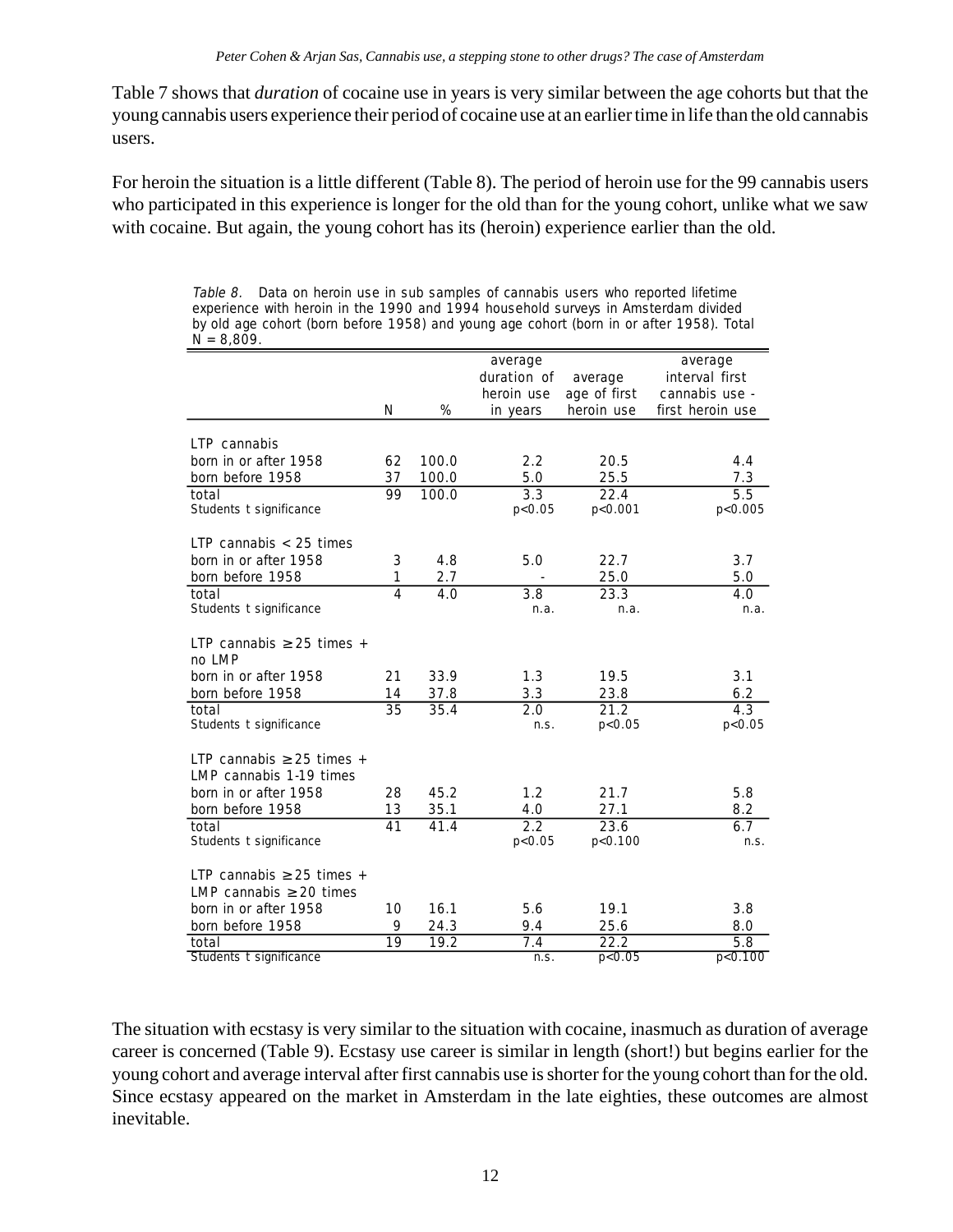Table 9. Data on ecstasy use in sub samples of cannabis users who reported lifetime experience with ecstasy in the 1990 and 1994 household surveys in Amsterdam divided by old age cohort (born before 1958) and young age cohort (born in or after 1958). Total  $N = 8,809$ .

|                                |                 |       | average          |              | average           |
|--------------------------------|-----------------|-------|------------------|--------------|-------------------|
|                                |                 |       | duration of      | average      | interval first    |
|                                |                 |       | ecstasy use      | age of first | cannabis use -    |
|                                | N               | %     | in years         | ecstasy use  | first ecstasy use |
|                                |                 |       |                  |              |                   |
| LTP cannabis                   |                 |       |                  |              |                   |
| born in or after 1958          | 143             | 100.0 | 1.1              | 23.0         | 6.1               |
| born before 1958               | 44              | 100.0 | 1.1              | 35.7         | 17.0              |
| total                          | 187             | 100.0 | 1.1              | 26.0         | 8.6               |
| Students t significance        |                 |       | n.S.             | p < 0.001    | p < 0.001         |
| LTP cannabis $<$ 25 times      |                 |       |                  |              |                   |
| born in or after 1958          | 29              | 20.3  | 1.1              | 25.3         | 6.3               |
| born before 1958               | 9               | 20.5  |                  | 38.8         | 14.1              |
| total                          | $\overline{38}$ | 20.3  | 0.8              | 28.6         | 8.1               |
| Students t significance        |                 |       | n.S.             | p < 0.001    | p < 0.05          |
|                                |                 |       |                  |              |                   |
| LTP cannabis $\geq$ 25 times + |                 |       |                  |              |                   |
| no LMP                         |                 |       |                  |              |                   |
| born in or after 1958          | 27              | 18.9  | 1.5              | 22.1         | 5.9               |
| born before 1958               | 11              | 25.0  | 0.6              | 34.1         | 15.0              |
| total                          | 38              | 20.3  | $\overline{1.2}$ | 25.6         | 8.3               |
| Students t significance        |                 |       | n.S.             | p < 0.001    | p < 0.001         |
| LTP cannabis $\geq$ 25 times + |                 |       |                  |              |                   |
| LMP cannabis 1-19 times        |                 |       |                  |              |                   |
| born in or after 1958          | 59              | 41.3  | 0.8              | 22.5         | 5.9               |
| born before 1958               | 16              | 36.4  | 1.8              | 35.3         | 18.6              |
| total                          | 75              | 40.1  | 1.1              | 25.3         | 8.7               |
| Students t significance        |                 |       | n.S.             | p < 0.001    | p < 0.001         |
|                                |                 |       |                  |              |                   |
| LTP cannabis $\geq$ 25 times + |                 |       |                  |              |                   |
| LMP cannabis $\geq 20$ times   |                 |       |                  |              |                   |
| born in or after 1958          | 23              | 16.1  | 1.1              | 22.9         | 7.0               |
| born before 1958               | 7               | 15.9  | 2.5              | 35.5         | 19.2              |
| total                          | 30              | 16.0  | 1.4              | 25.5         | 9.5               |
| Students t significance        |                 |       | n.S.             | p < 0.001    | p < 0.001         |

#### **Discontinuation of other drug use by cannabis users**

Now we turn our attention to a different group again. Up until now, we first investigated how many respondents in large household surveys used cannabis as a proportion of the total population. We then restricted our perspective to users of cannabis in this population to find out if, and to what extent they have other drug use experience as well.

In the part that now follows we will further narrow our angle of observation by looking only at the sub group of cannabis users who do have life time experience with other drugs. If cannabis users do use other drugs, how deep is their involvement with these other drugs? Is discontinuation the rule or the exception among cannabis users who also seek other drug experience?

By presenting discontinuation rates for last year and for last 30 days use, we hope to indicate the proportions of other drug using cannabis users who do *not continue* life time drug use experience. We will present discontinuation data for cocaine (Figure 1), heroin (Figure 2), and ecstasy use (Figure 3)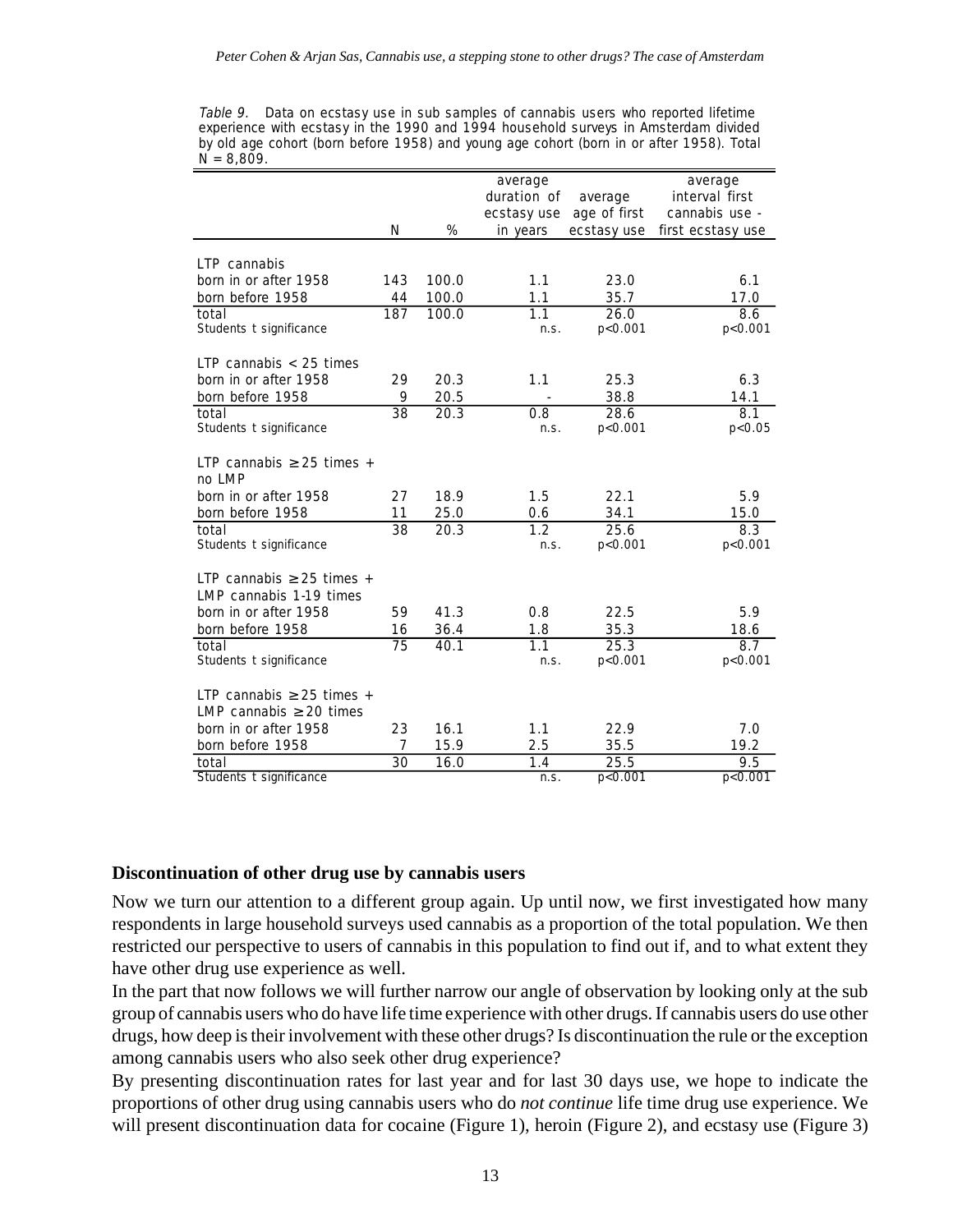during last 12 months and for last 30 days for several sub-samples of respondents with cannabis experience, per generation cohort.

### **Discontinuation of cocaine use by cannabis users**

We define the last 12 months or last 30 days discontinuation rate of a drug as the percentage of persons that report life time prevalence of a drug but do not report the use of that drug during the 12 months prior to interview, or during the last 30 days prior to interview.

In Figure 1 we present the discontinuation rates of cocaine use for five sub samples of cannabis users ranging from all respondents with life time prevalence of cannabis use (that is at least one reported occasion of cannabis use ever) to respondents with a high level of past and current cannabis involvement.

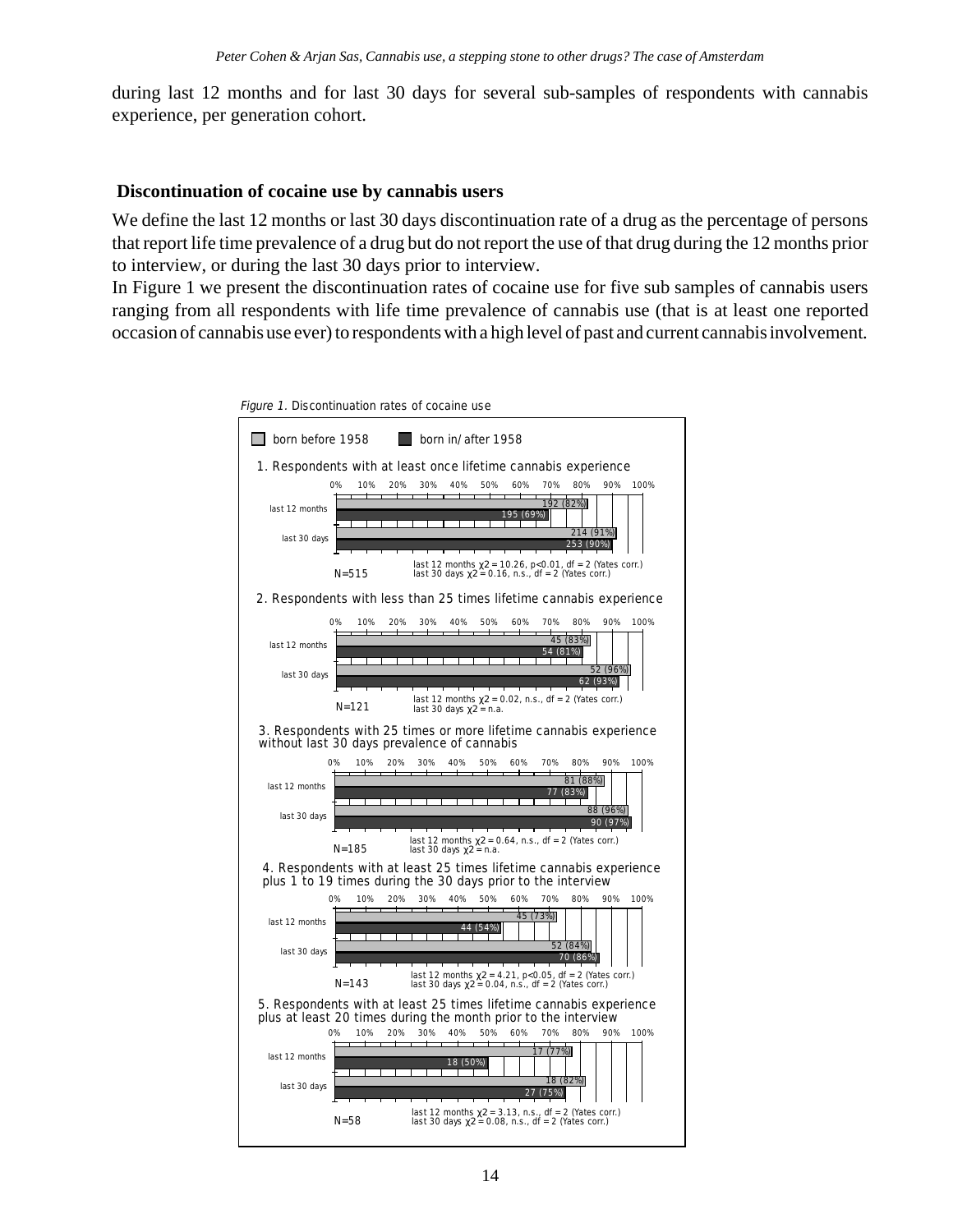There are no differences in the discontinuation rates of cocaine use for *the last 30 days* prior to the interview between the young and the old age cohort. However, the discontinuation rates of cocaine use *during the last 12 months* prior to the interview differ significantly between the cohorts. Respondents who were born in or after 1958 report somewhat lower discontinuation rates than those who were born before 1958. This means that if we look at a period of 12 months, cannabis users in the young age cohort use cocaine more frequently than those in the old age cohort.

We do not necessarily have to attribute these differences to the fact that the young cohort experienced far less active law enforcement against individual drug use. The differences between the young and the old cohort may very well be related to age related variables that determine cocaine use. We found e.g. in our research of cocaine users in Amsterdam that cocaine use is strongly related to life-styles in which outgoing and socializing behavior is dominant (Cohen 1989, Cohen and Sas, 1995). In the two independent samples of experienced cocaine users, one of 160 respondents and one of 108, "going out", "partying", and "being with friends" were the three most reported situations in which cocaine use occurs (Cohen and Sas 1995, p. 71). Average age at initiation to cocaine is 22,2 years (Cohen and Sas, 1994). A follow-up study in 1991of 64 cocaine users from the 1987 sample showed, that after an average drug career of about ten years (average age 31 years), 64% of the cocaine users did not report any use during the last three months prior to the follow-up interview in 1991 (Cohen and Sas 1993, p. 29). This leads us to conclude, that the slight but significant differences in last 12 months discontinuation rate of cocaine between the old and the young age cohorts of cannabis users could very well be explained by differences in life style and age. Young cocaine users have an outgoing life style which simply tapers off when growing older. The older the group of cocaine users, the higher the discontinuation rate. Also, before 1970 cocaine was almost unknown in Amsterdam. Respondents from the old cohort stood much less chance to meet people who could introduce them to cocaine than the members of the young age cohort. We notice, that for the young age cohort the discontinuation rates of cocaine use are lowest in the sub samples of *most experienced and current cannabis users.* This does not apply to the old cohort. Again, age and lifestyles may explain this.

# **Discontinuation of heroin use among cannabis users**

From Figure 2, we conclude that in contrast to our findings about cocaine, there are no significant differences in (the very high) discontinuation rates of heroin use between the old and the young cohort. This means that neither changes in the Dutch drug policy nor differences in age or life style lead to high prevalence of heroin use.

These data are interesting because they show that current heroin use is very low even among the most cannabis involved persons. They also show that there is a small group of people who recreationally use heroin over a period of 12 months, irrespective of the age cohort (cf. Blackwell, 1982).

# **Discontinuation of ecstasy use among cannabis users**

As shown in Table 1, ecstasy use in Amsterdam, in general tripled between 1990 and 1994 from 1.2% of the population of 12 years and older to 3.4%. Among cannabis users life time prevalence of ecstasy doubled between 1990 and 1994 from 4.9% to 10.5%. This increase is approximately the same among people with a life time prevalence of at least one occasion of cannabis use and among experienced current heavy cannabis users. Among non users of cannabis, the consumption of ecstasy remained nil (life time prevalence in 1990 and 1994 is 0.1%). The ecstasy discontinuation rates for the young cohort tend to be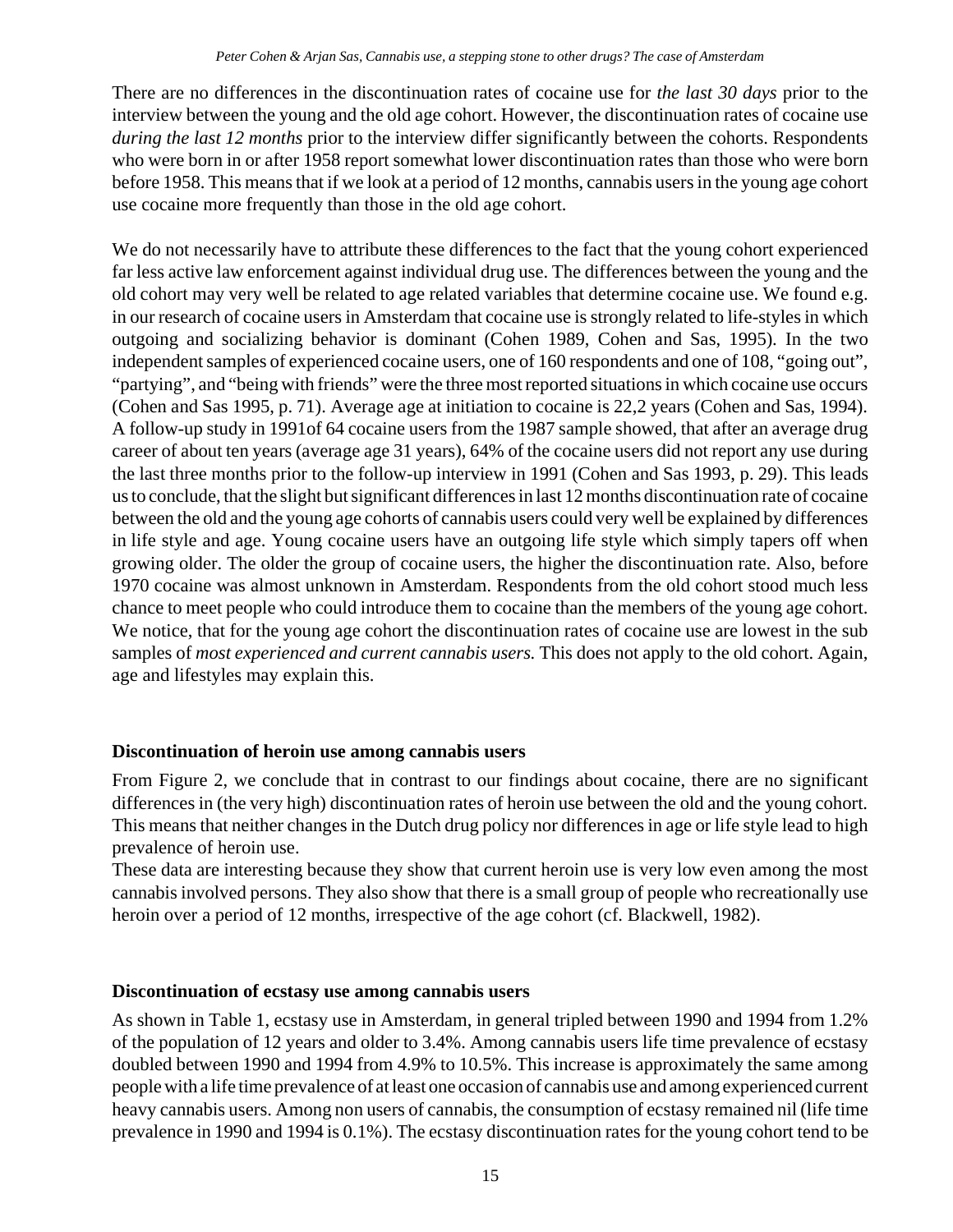*Peter Cohen & Arjan Sas, Cannabis use, a stepping stone to other drugs? The case of Amsterdam*



Figure 2. Discontinuation rates of heroin use

slightly lower than for the old, but the differences are not significant. The discontinuation rates of ecstasy do not tend to be lower in the sub samples of experienced current cannabis users, which suggests that there is no direct link between level of use of cannabis and the use of ecstasy.

If we look at discontinuation rates of all three drugs for the last 12 months prior to interview, we see lower rates for ecstasy compared to heroin and cocaine. Apparently, ecstasy is used more often than cocaine or heroin in both cohorts when looked at within a 12 month time frame. However, the discontinuation rates for ecstasy for the last 30 days prior to interview are very high. This might mean that, although ecstasy is used more often than cocaine on a yearly basis, few people tend to use it more frequently than once a month.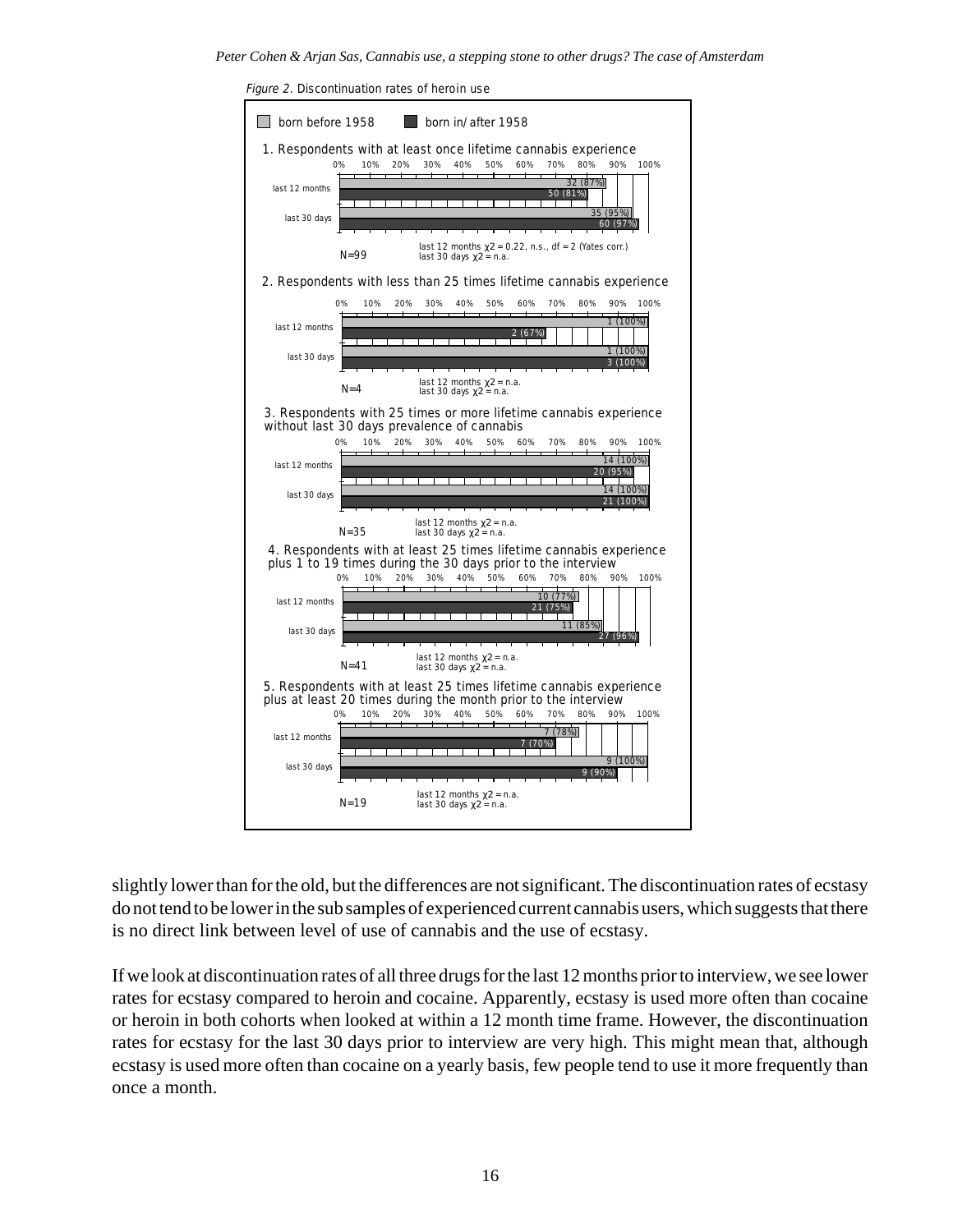

#### Figure 3. Discontinuation rates of ecstasy use

#### *Time intervals between drugs*

In Table 7, 8, and 9 we found that average age of first use is lower for the young age cohort for all drugs, cannabis included. The young age cohort users of cannabis also take less time between first cannabis use and first use of any other drug than the old age cohort of cannabis users. Apparently any drug use occurs earlier in time for those born after 1958 than those born before. However, irrespective of age cohort we find that cannabis use, on average, *always precedes use of any other illicit drug*. The precise number of years between first cannabis use and the use of another drug may vary, along age cohort or along level of cannabis involvement.

Except for current experienced cannabis users, life time prevalence figures for the old and young age cohorts are quite similar for cocaine. With slight modifications this is true for heroin as well. This means that the young and the old age cohorts build up about the same over all levels of experience, only the time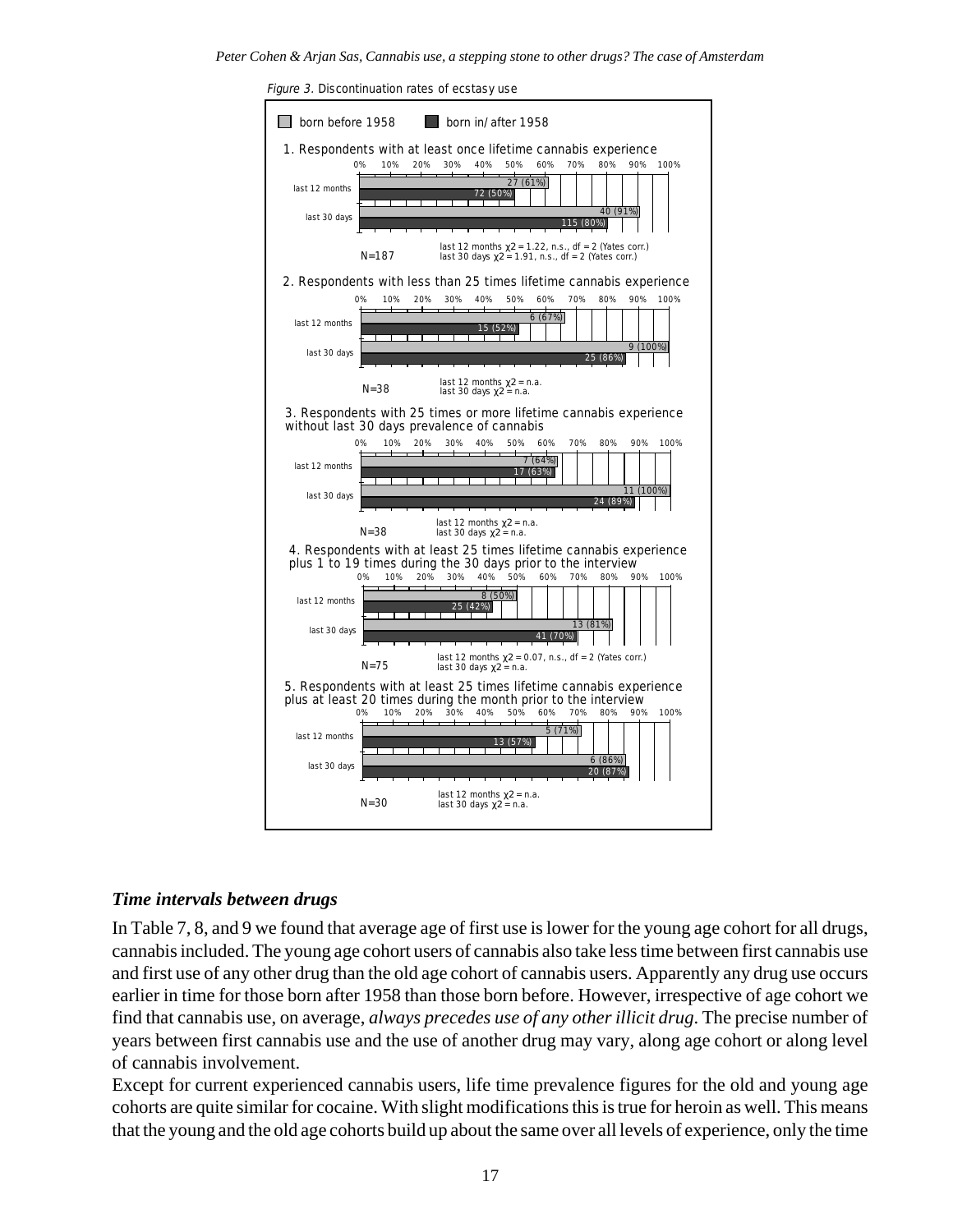frame in which they do so is different! Because initiation into drug use diminishes after people reach the age of 35 we might expect that LTP of ecstasy for the old age cohort will never reach the level we find among the young age cohort.

Maybe we could argue that in a population, availability of a drug creates prevalence up to a particular level and no more. Drug enforcement regime has very little influence upon the ultimate level of prevalence. If this were true, we might speak of a kind of drug use saturation phenomenon, that might be different between historic periods and between cultures. When cultures have relevant similarities, as exist between The Netherlands and Germany, differences in methods of cannabis distribution and large differences in drug policy are of less importance than absolute availability. In fact, life time prevalence of cannabis use is similar between the two countries (Reuband, 1992, 1995).

> Table 10. Lifetime prevalence (LTP), last 12 months prevalence (LYP) and last 30 days prevalence (LMP) of cocaine and heroin use of respondents of 1990 and 1994 household surveys in Amsterdam divided by old age cohort (born before 1958) and young age cohort (born in or after 1958). Total  $N = 8,809$ .

|                                |       |       | LTP of            | LYP of           | LMP of     |
|--------------------------------|-------|-------|-------------------|------------------|------------|
|                                |       |       | cocaine &         | cocaine &        | cocaine &  |
|                                | N     | %     | heroin (%)        | heroin (%)       | heroin (%) |
|                                |       |       |                   |                  |            |
| LTP cannabis                   |       |       |                   |                  |            |
| born in or after 1958          | 1,427 | 60.3  | 20.1              | 6.4              | 2.0        |
| born before 1958               | 941   | 39.7  | 25.5              | 4.7              | 2.1        |
| total                          | 2,368 | 100.0 | $\overline{22.3}$ | $\overline{5.7}$ | 2.1        |
| chi-square*                    |       |       | 9.22              | 2.74             | 0.00       |
|                                |       |       | (p<.01)           | (n.s.)           | (n.s.)     |
| LTP cannabis $<$ 25 times      |       |       |                   |                  |            |
| born in or after 1958          | 768   | 59.4  | 8.7               | 1.8              | 0.7        |
| born before 1958               | 524   | 40.6  | 10.3              | 1.7              | 0.4        |
| total                          | 1,292 | 100.0 | 9.4               | 1.8              | 0.5        |
| chi-square*                    |       |       | 0.74              | 0.01             | 0.07       |
|                                |       |       | (n.s.)            | (n.s.)           | (n.a.)     |
| LTP cannabis $\geq$ 25 times + |       |       |                   |                  |            |
| no LMP                         |       |       |                   |                  |            |
| born in or after 1958          | 300   | 53.0  | 31.3              | 5.7              | 1.0        |
| born before 1958               | 266   | 47.0  | 35.7              | 4.1              | 1.5        |
| total                          | 566   | 100.0 | 33.4              | 4.9              | 1.2        |
| chi-square*                    |       |       | 1.03              | 0.41             | 0.03       |
|                                |       |       | (n.s.)            | (n.s.)           | (n.a.)     |
| LTP cannabis $\geq$ 25 times + |       |       |                   |                  |            |
| LMP cannabis 1-19 times        |       |       |                   |                  |            |
| born in or after 1958          | 253   | 71.5  | 34.0              | 15.4             | 4.3        |
| born before 1958               | 101   | 28.5  | 63.4              | 17.8             | 9.9        |
| total                          | 354   | 100.0 | 42.4              | 16.1             | 5.9        |
| chi-square*                    |       |       | 25.79             | 0.16             | 3.05       |
|                                |       |       | (p<.001)          | (n.s.)           | (n.s.)     |
| LTP cannabis $\geq$ 25 times + |       |       |                   |                  |            |
| LMP cannabis $\geq 20$ times   |       |       |                   |                  |            |
| born in or after 1958          | 71    | 65.1  | 50.7              | 26.8             | 14.1       |
| born before 1958               | 38    | 34.9  | 60.5              | 15.8             | 10.5       |
| total                          | 109   | 100.0 | 54.1              | 22.9             | 12.8       |
| chi-square*                    |       |       | 0.60              | 1.11             | 0.05       |
|                                |       |       | (n.s.)            | (n.s.)           | (n.s.)     |

\* df=1, Yates' correction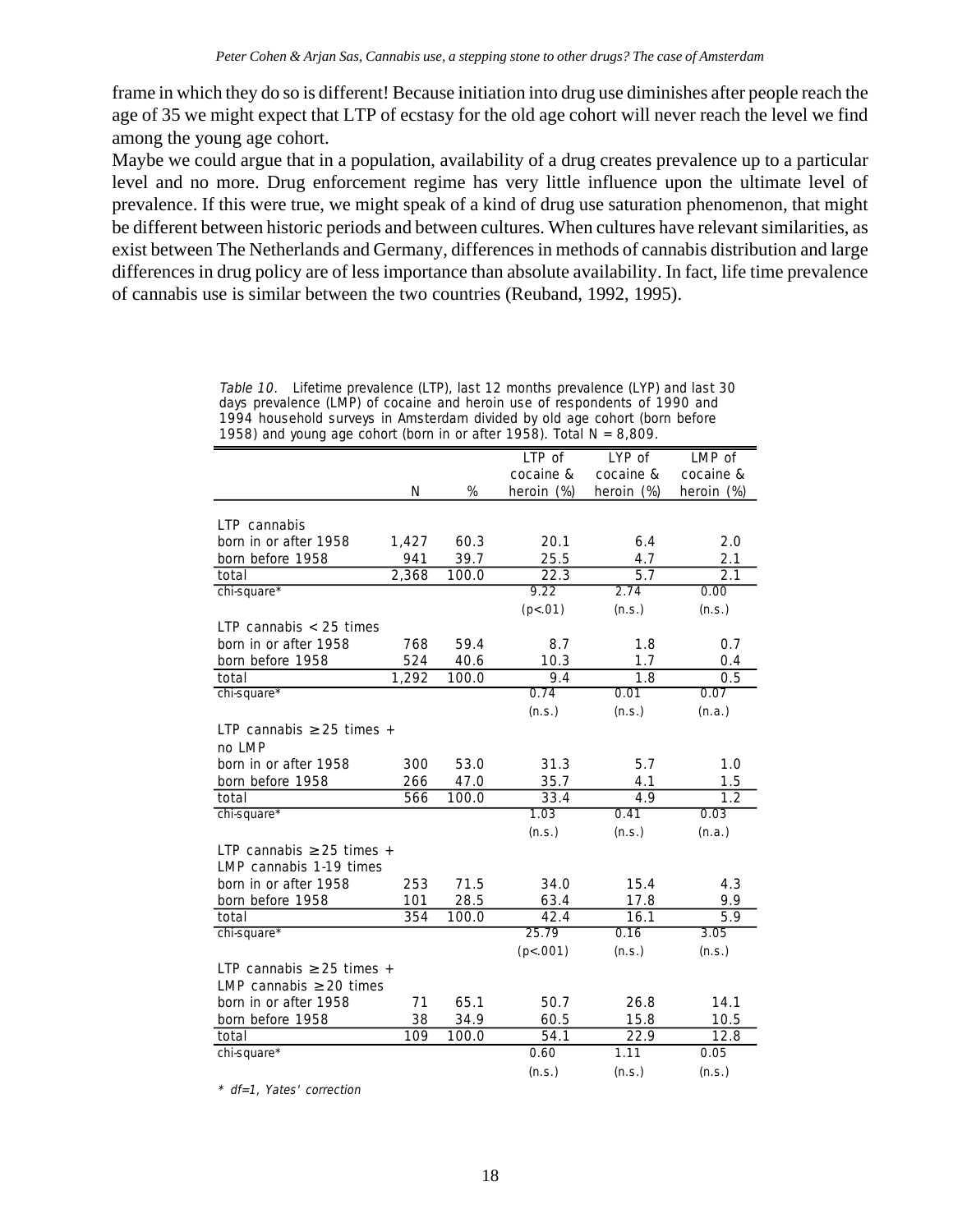Let us summarize. In Amsterdam a minority of all cannabis users (21.7%) have had experience with cocaine (Table 6). If we compute life time prevalence of cocaine, heroin, and ecstasy together, the proportion of cannabis users who have life time experience with one of those three other drugs rises to 24.9% (Table 10). But, three-quarters to two-thirds (dependent on age group) of those who have ever used cannabis have *never* used any other illicit drug. *The majority of all cannabis users are like the 'never cannabis users' whose experience with other drugs is negligible* (0.5%).

Looking at the 21.7% of cannabis users that do develop experience with cocaine, we see that life time experience with cocaine increases as level of cannabis involvement increases. Cocaine experience exists with almost 22% of all cannabis users, but if we look at the small group with the highest levels of cannabis use and experience, we find life time cocaine use with more than half (53%). For heroin we see much lower values. Life time experience with heroin is 4.2% for cannabis users in general but 17.4% for the small group of experienced current heavy cannabis users (equals 4.7% of all cannabis users). Taking into account the very high discontinuation rates of cocaine, heroin, and ecstasy (Figures 1-3), we should add that out of the small number of cannabis users that gain life time experience with these other drugs, only very few develop into current or regular users. And from our detailed investigations into the use of cocaine in Amsterdam we concluded that even regular use of cocaine is almost never sustained when looking into a ten year cocaine use career. As with heroin and cocaine, we find experience with ecstasy only with cannabis users. Level of experience with cannabis plays a minor role or none at all in determining the probability of ecstasy experience among cannabis users.

In other words, in Amsterdam's population there is a minority wanting to experience illegal drugs but for a large majority of these people experience with cannabis suffices. Although heroin as well as cocaine current use is very low among cannabis users, it is *not non existent as is the case for non cannabis users*. This difference may be responsible for the tenacity of the stepping stone hypothesis.

# *Alcohol and cannabis*

Before winding up this article and reaching our conclusion, we would like to look at cannabis use among users and among non users of alcohol. Kandel et al. (1992) showed that alcohol and or tobacco use often precedes the use of marihuana. In fact only about 4.5% of her respondents had used marihuana without prior use of a licit drug.

In Amsterdam we found that among respondents without life time experience of alcohol  $(=1,230)$  only 2.7% have life time experience with cannabis. Among respondents who have life time experience with alcohol ( $N = 7,566$ ), 30.8% have life time cannabis experience. But here too, the main phenomenon is that almost 70% of alcohol users do *not* develop cannabis experience. It seems that alcohol use is a necessary condition to develop cannabis experience, but not a sufficient one. This is very similar to our finding that cocaine experience, if found at all, is observed with respondents who have some cannabis experience; but that most cannabis users never develop any cocaine experience. In table 11, we will show some data about alcohol experience at cumulative levels and associated cannabis experience.

# **Conclusion**

In Amsterdam, the access to cannabis type drugs developed from highly suppressed to almost universal and hassle free in the period between 1965 and 1980. We tested the theory that cannabis use will - almost automatically - result in (heavy) use of other drugs. Indeed, we found among almost 9,000 respondents out of 2 large household surveys in 1990 and 1994, that in Amsterdam cannabis use is an almost necessary condition for developing other drug use. However, most cannabis users in Amsterdam (75%) do not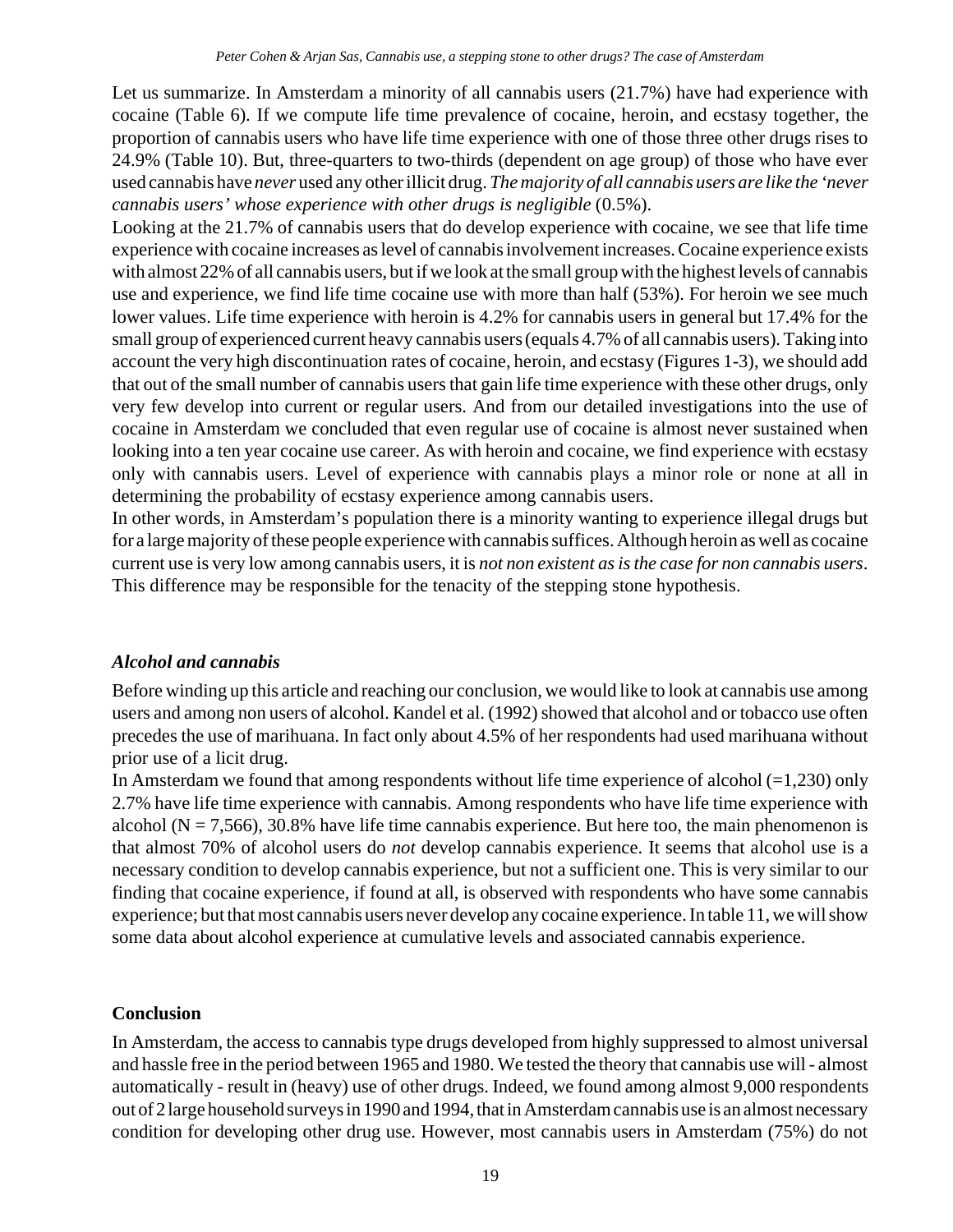Table 11. Lifetime prevalence (LTP), last 12 months prevalence (LYP) and last 30 days prevalence (LMP) of cannabis of respondents of 1990 and 1994 household surveys in Amsterdam divided by old age cohort (born before 1958) and young age cohort (born in or after 1958). Total  $\tilde{N} = 8,809$ .

|                               |       |       | LTP of   | LYP of   | LMP of   |
|-------------------------------|-------|-------|----------|----------|----------|
|                               | N     | %     | cannabis | cannabis | cannabis |
|                               |       |       |          |          |          |
| no LTP alcohol                |       |       |          |          |          |
| born in or after 1958         | 604   | 8.0   | 3.3      | 1.7      | 1.3      |
| born before 1958              | 626   | 8.3   | 2.1      | 0.8      | 0.6      |
| total                         | 1,230 | 16.3  | 2.7      | 1.2      | 1.0      |
| chi-square*                   |       |       | 1.35     | 1.23     | 0.87     |
|                               |       |       | (n.s.)   | (n.s.)   | (n.s.)   |
| LTP alcohol                   |       |       |          |          |          |
| born in or after 1958         | 3,194 | 42.2  | 44.0     | 20.0     | 12.1     |
| born before 1958              | 4,372 | 57.8  | 21.2     | 5.5      | 3.4      |
| total                         | 7,566 | 100.0 | 30.8     | 11.6     | 7.1      |
| chi-square*                   |       |       | 450.30   | 378.59   | 208.66   |
|                               |       |       | (p<.001) | (p<.001) | (p<.001) |
| LTP alcohol $<$ 25 times      |       |       |          |          |          |
| born in or after 1958         | 501   | 57.0  | 14.2     | 6.2      | 4.0      |
| born before 1958              | 378   | 43.0  | 5.3      | 1.3      | 0.8      |
| total                         | 879   | 100.0 | 10.4     | 4.1      | 2.6      |
| chi-square*                   |       |       | 17.34    | 11.76    | 7.43     |
|                               |       |       | (p<.001) | (p<.001) | (p<.01)  |
| LTP alcohol $\geq$ 25 times + |       |       |          |          |          |
| no LMP                        |       |       |          |          |          |
| born in or after 1958         | 71    | 16.8  | 29.6     | 7.0      | 2.8      |
| born before 1958              | 352   | 83.2  | 10.2     | 1.1      | 1.1      |
| total                         | 423   | 100.0 | 13.5     | 2.1      | 1.4      |
| chi-square*                   |       |       | 17.31    | 7.25     | 0.29     |
|                               |       |       | (p<.001) | (p<.01)  | (n.a.)   |
| LTP alcohol $\geq$ 25 times + |       |       |          |          |          |
| <b>LMP</b> alcohol            |       |       |          |          |          |
| born in or after 1958         | 2,555 | 42.0  | 50.4     | 23.2     | 14.0     |
| born before 1958              | 3,534 | 58.0  | 24.3     | 6.5      | 4.0      |
| total                         | 6,089 | 100.0 | 35.3     | 13.5     | 8.2      |
| chi-square*                   |       |       | 440.40   | 353.92   | 193.96   |
|                               |       |       | (p<.001) | (p<.001) | (p<.001) |

\* df=1, Yates' correction

report other drug use. Also the 'never cannabis users' in Amsterdam do not consume other illicit drugs. Curiosity inasmuch as it develops in cannabis users to use other drugs is confined to cocaine and ecstasy, while heroin is almost excluded.

In order to test the 'stepping stone hypothesis' we formulated a testable series of such hypotheses, varying the terms but keeping the criterion stable. We arbitrarily stated that any of our stepping stone hypotheses would be confirmed if we could find 75% of the cannabis users to behave according to the hypothesis. None of the stepping stone hypotheses could be confirmed although data that approached confirmation could be found for a minority of users with the highest levels of cannabis involvement. Some statistical / epidemiological evidence for a stepping stone phenomenon that associates cannabis use to some type of use of other drugs is available for a small minority of cannabis users only.

Apparently, in Amsterdam where use of illicit drugs is made possible due to of hassle free (illicit) availability of that type of drug, the use of cannabis satisfies almost all curiosity. Small numbers of experienced cannabis users try other illicit substances, mostly cocaine and ecstasy. This is true for cannabis users who never experienced active law enforcement against individual drug use (the 'young'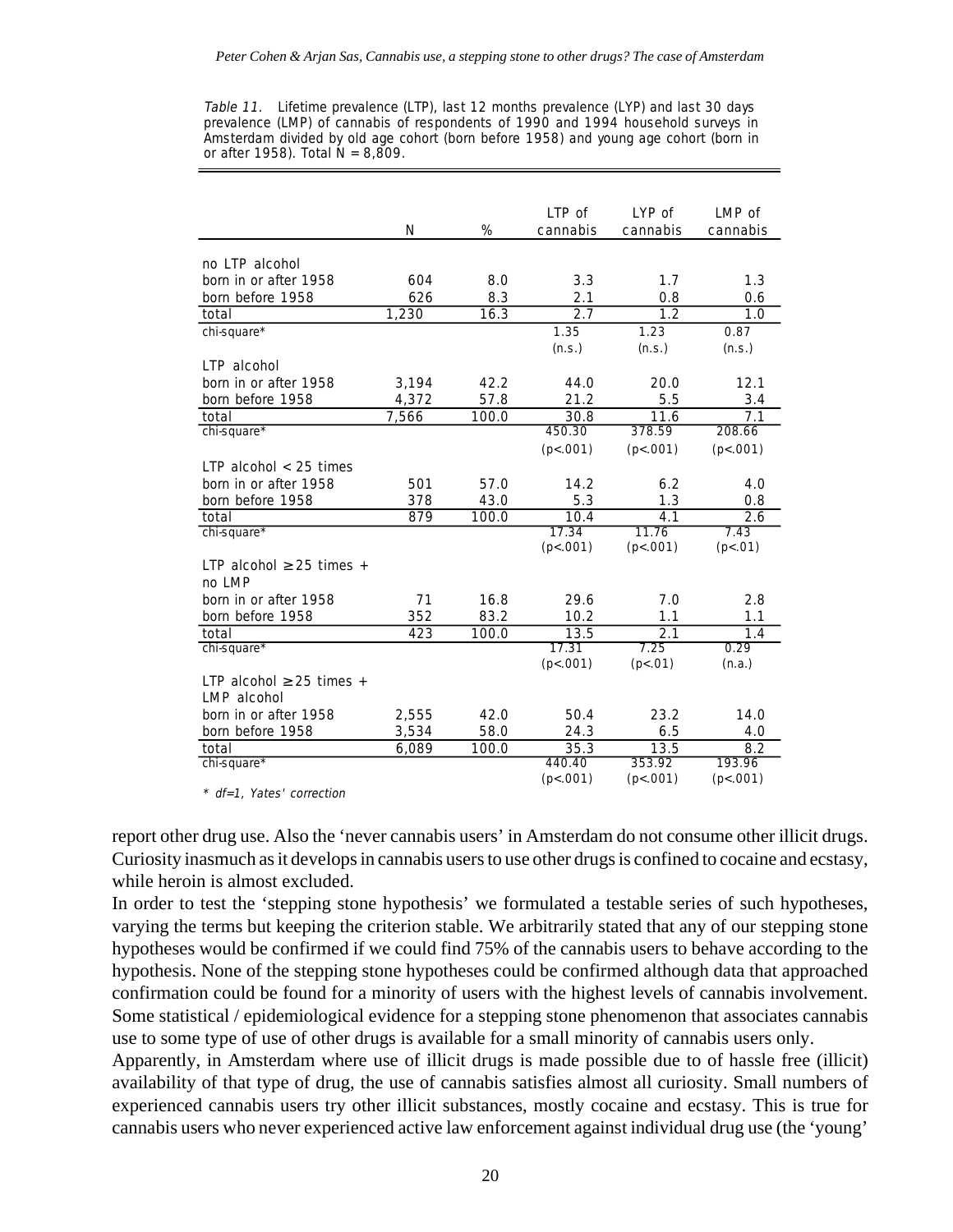age cohort born in 1985 or later) as well as for cannabis users who were raised during the then existing regime of active law enforcement against cannabis and other individual drug use (the 'old' age cohort born before 1958). We confirmed that, if it occurs, other drug use always succeeds use of cannabis. We did not try to explain why this is so, nor why the large majority of cannabis users do not develop curiosity to use other drugs.

Levels of experience with other drugs than cannabis are very similar between different cannabis users in age cohorts raised during different regimes of law enforcement in relation to drugs.

## **Notes**

- 1 Our household survey random samples of inhabitants of 12 years and older are taken from the Municipal Registry of Citizens, and are around 4,400 *net* persons each year, with a non response of around 45% of the gross sample. For a detailed overview of the sampling procedure and the results of the non response analysis, see Sandwijk et al., 1995.
- 2 For a detailed history of this state of affairs, see Leuw (1994), Korf (1995) and Cohen (1994).
- 3 We should, however, not attach too much value to these analyses, however interesting they may be. This analysis does not account for variables associated with fashion and development of subcultures which may have little connection with drug policy or age. The influence of the drug use fashion of the sixties, for instance, is not captured in this model, and unless we have found ways to account for the alleged influence of such variables, the gross analysis of drug use behavior in the two different drug policy exposed groups will be of limited value.
- 4 The criterion of 75% having to show other drug use is arbitrary to a certain extent. We have chosen it because 75% represents a clear majority. Less than a clear majority to show this phenomenon would have been unsatisfactory. We could also have chosen a higher proportion (like 90%) but this would have made a positive outcome of the test too improbable. Suggesting that any percentage higher than the one found among non cannabis users is proof of the stepping stone hypothesis is equally unsatisfactory. We would still not account for the percentage of cannabis users that does not develop other drug use (and which is, in this respect, by definition similar to non cannabis users).
- 5 Among experienced cocaine users, we found that almost 40% have lifetime experience with opiates (heroin, morphine, methadone, etc.). Cohen, 1989.
- 6 I am very grateful to David Shewan, Caledonian University Glasgow, Scotland, to draw our attention to this publication.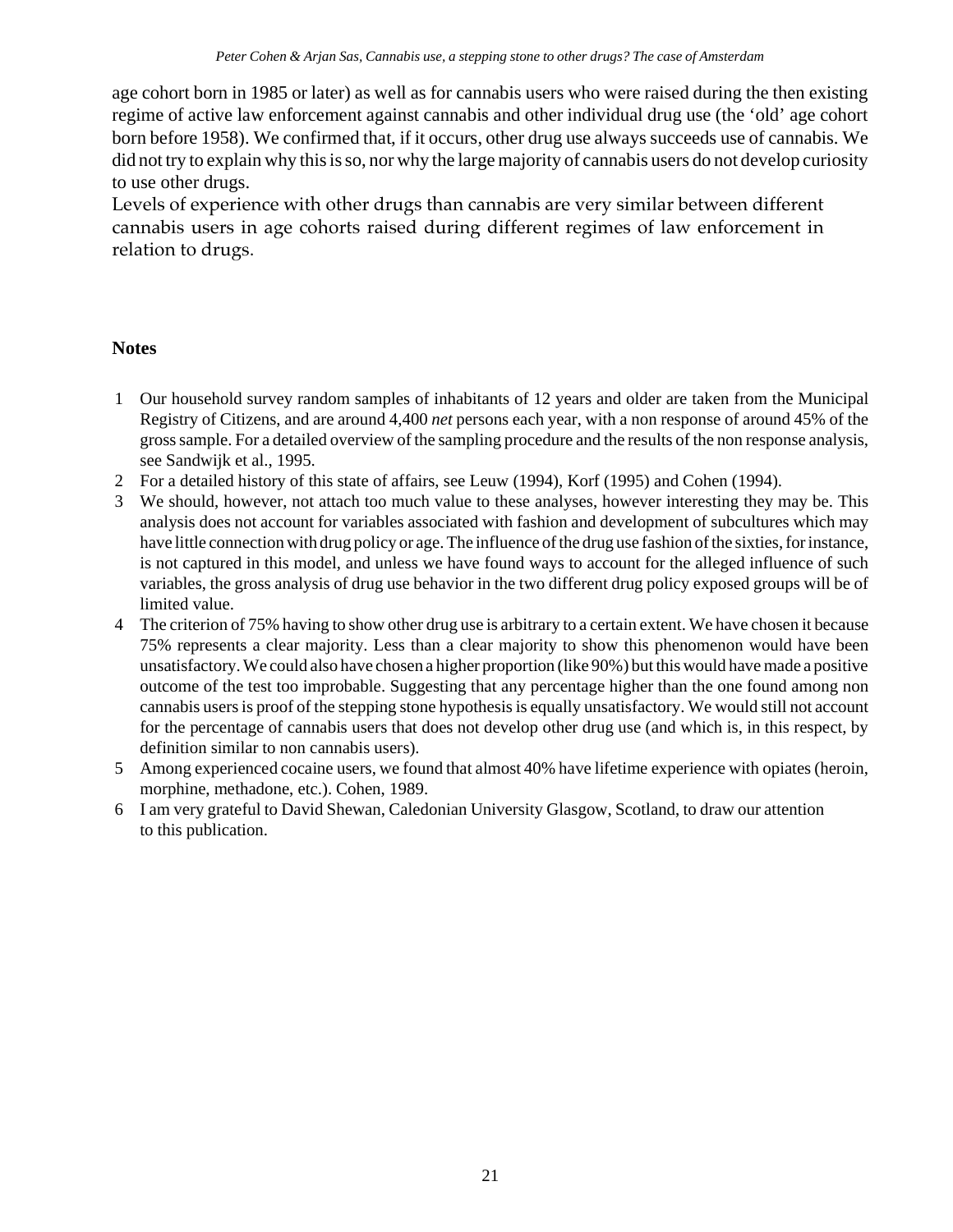# **References**

BLACKWELL, J. S. (1982) Drifting, controlling and overcoming: opiate users who avoid becoming chronically dependent*. Journal of Drug Issues*, 13, 219-2356

CHEN, K. AND D. B. KANDEL (1995) The natural history of drug use from adolescence to the mid-thirties in a general population sample. *American Journal of Public Health*, January 1995, Vol. 85, No. 1, pp. 41-47.

COHEN, PETER (1989), *Cocaine use in Amsterdam in non deviant subcultures.* Amsterdam, Department of Human Geography, University of Amsterdam.

COHEN, PETER (1994), *The case of the two Dutch drug policy commissions. An exercise in harm reduction 1968-1976*. Paper presented at the 5th International Conference on the Reduction of Drug related Harm, 7-11 March 1994, Addiction Research Foundation, Toronto. forthcoming In Particia G.Erickson et al (Eds) : New Public Health Policies and Programs for the Reduction of Drug Related Harm. University of Toronto Press, 1997.

COHEN, PETER & ARJAN SAS (1993), *Ten years of cocaine. A follow up study of 64 cocaine users in Amsterdam.* Amsterdam, Department of Human Geography, University of Amsterdam.

COHEN, PETER & ARJAN SAS (1994), Cocaine use in Amsterdam in Non Deviant Subcultures , *Addiction Research*, volume 2,1 1994 pp. 71-94. (Special Issue: Cocaine in the Community: International Perspectives)

COHEN, PETER & ARJAN SAS (1995), *Cocaine use in Amsterdam II. Initiation and patterns of use after 1986.* Amsterdam, Department of Human Geography, University of Amsterdam.

KANDEL, D. B., K. YAMAGUCHI AND K. CHEN (1992), Stages of progression in drug involvement from adolescence to adulthood: further evidence for the Gateway Theory. *Journal of Studies on Alcohol*, September 1992, pp. 447-457.

KANDEL, D. B., K. YAMAGUCHI (1993), From beer to crack: developmental patterns of drug involvement. *American Journal of Public Health*, June 1993, Vol. 83, No. 6, pp. 851-855.

KORF, DIRK J. (1995) *Dutch Treat. Formal control and illicit drug use in the Netherlands.* Dissertation. Thesis Dissertation Publishers Amsterdam.

LEUW, ED (1994): Initial construction and development of the official Dutch drug policy. pp. 23-40. In: Leuw, Ed and I. Haen Marshall (Eds.): *Between Prohibition and legalization. The Dutch experiment in Drug Policy*. Kugler Publications, Amsterdam/New York 1994.

NAHAS (1990), *Keep Off the Grass*. Middlebury, VT: P.S. Eriksson

REUBAND, K. H. (1992) *Drogenkonsum und Drogenpolitik. Deutschland und die Niederlande im Vergleich.* Opladen.